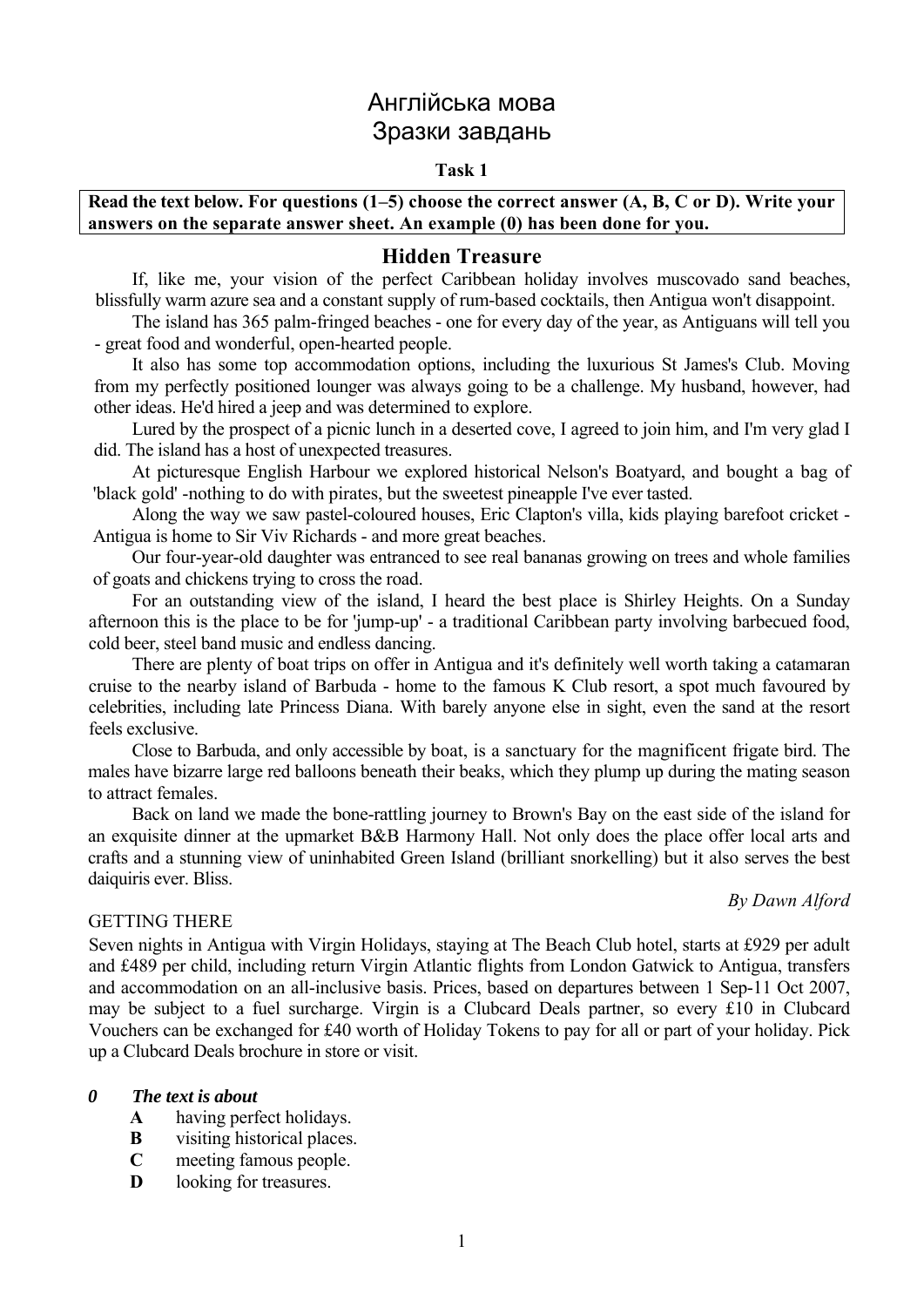- **1** The couple explored the island of Antigua
	- **A** on foot.
	- **B** in a car.
	- **C** on a boat.
	- **D** on a horse back

## **2** Which sight did the family NOT see in Antigua?

- **A** Brown's Bay
- **B** English Harbour
- **C** Nelson's Boatyard
- **D** Shirley Heights
- **3** Barbuda is famous for its
	- **A** traditional Caribbean party.
	- **B** exotic fauna and flora.
	- **C** wonderful resort.
	- **D** 'black gold' treasures.
- **4** The family had dinner at
	- **A** St James's Club.
	- **B** Eric Clapton's villa.
	- **C** Sir Viv Richards'.
	- **D** B&B Harmony Hall
- **5** Staying at the Beach Club hotel starts at £ ……. per child.
	- **A** 10
	- **B** 489
	- $C = 40$
	- **D** 929

## **Task 2**

**Read the text below. For questions (1–5) choose the correct answer (A, B, C or D). Write your answers on the separate answer sheet. An example (0) has been done for you.** 

### **Teen Jobs - 5 Unique Ways to Make Money for Teens** By Sonja Mishek

1 Is McDonald's and Burger King the only teen jobs around? Not by a long shot. If you want to average more than \$10 dollars an hour, choose your own hours, and have some fun besides...then read on!

# **Here are 5 unique teen jobs to make money:**

5 **1)** Article Writing

The internet is definitely the business way of the future. One of the best (and cheapest) ways for website owners to drive more customers to their websites for **Free** is to write and submit articles.

But business owners are busy people and may not have the time or desire to write articles.

10 That's where you come in! You can offer to write articles for small website owners. Usually you can get paid \$10-20 dollars per article.

Can you guess the best part about writing articles for cash? You can do it from anywhere, any time. No more ugly uniforms or stinky shifts.

**2)** Taking Online Surveys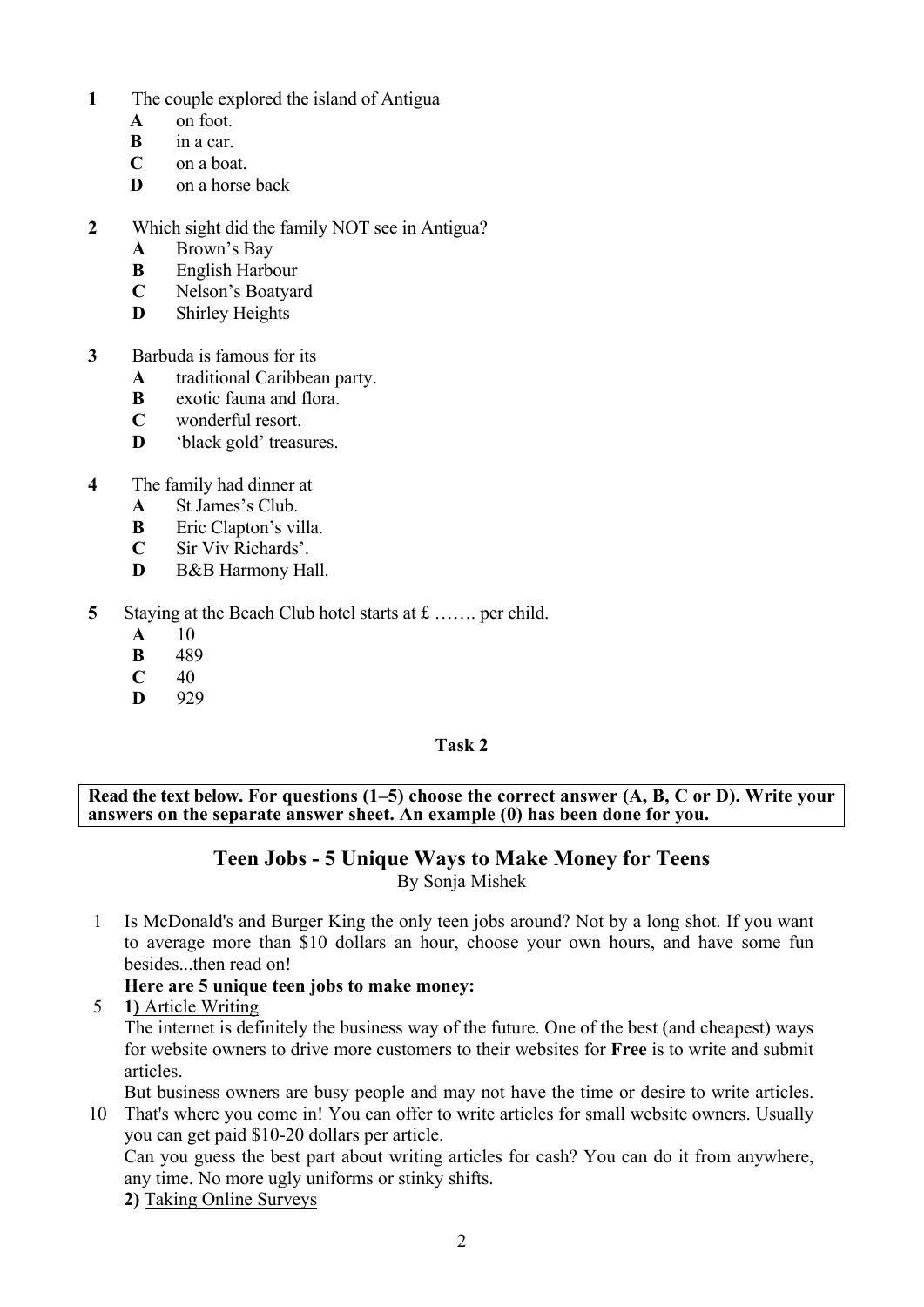- 15 You won't make millions filling out surveys but it is an easy way to make some quick cash. Companies will pay you to fill out brief surveys or try their products. They want to pick your brain on what you like and what you don't like! One of the best and fastest growing paid survey sites is Cash Crate. It doesn't cost a dime to sign up and you can start making money right away. But here's a **warning:** Set up a separate
- 20 email account because you'll start getting an avalanche of spam. **3)** Cleaning Up After People's Pets You've probably heard about pet sitting or walking dogs, right? Well, this is a new twist. I own a condominium complex and I hire a local teen to pick up doggie do once a week. It takes less than an hour for \$15. It may not be the most glamourous job, but a pooper

25 scooper makes it easy to do, and you never run out of work! This service is especially handy in colder climates. As the snow melts, there's lots of business opportunities!

## **4)** Washing, Waxing, or Car Servicing

I don't know how it happened... But my cat accidentally got locked in the van overnight. I

30 can't tell you how horrible the smell is! I would pay **big money** for someone else to clean up the mess.

This is a great way for high school teens or college students to make money. You could even advertise with local businesses and shine up their cars in the parking lot while they work.

35 **5)** Sell Hand-Made Items on Etsy

This is my favorite way for teens to make money. And I just recently heard about it! So if you have a knack for making anything...from furniture to baked goods to dog collars then you can sell them on this site for hand-made items.

40 items and a 3.5% sales tax on sold items. They have over a million visitors looking to buy. It's free to join but it costs 30 cents to list

Works for me! These are just a few ways to make money at teen jobs.

## **0** *According to the author, in which of the teen jobs paying an initial fee is requires?*

- **A** Selling hand-made items.
- **B** Cleaning up after pets.
- **C** Washing people's cars.
- **D** Article writing.
- **1** Why does the author mention McDonald's and Burger King at the beginning of the text?
	- **A** To show they are traditional jobs for teens.
	- **B** To show they are the only jobs for teens.
	- **C** To show how much teens are paid there.
	- **D** To show that teens have fun working there.
- **2** What is the main point the author makes about article writing as a job for teens?
	- **A** Articles take long hours to write and submit.
	- **B** Article writing is the cheapest job for teens.
	- **C** Articles should be submitted to small websites.
	- **D** Article writing is better than working for McDonald's.
- **3** According to the author, which of the teen jobs discussed is always available?
	- **A** Article writing.
	- **B** Taking online surveys.
	- **C** Cleaning up after pets.
	- **D** Selling hand-made items.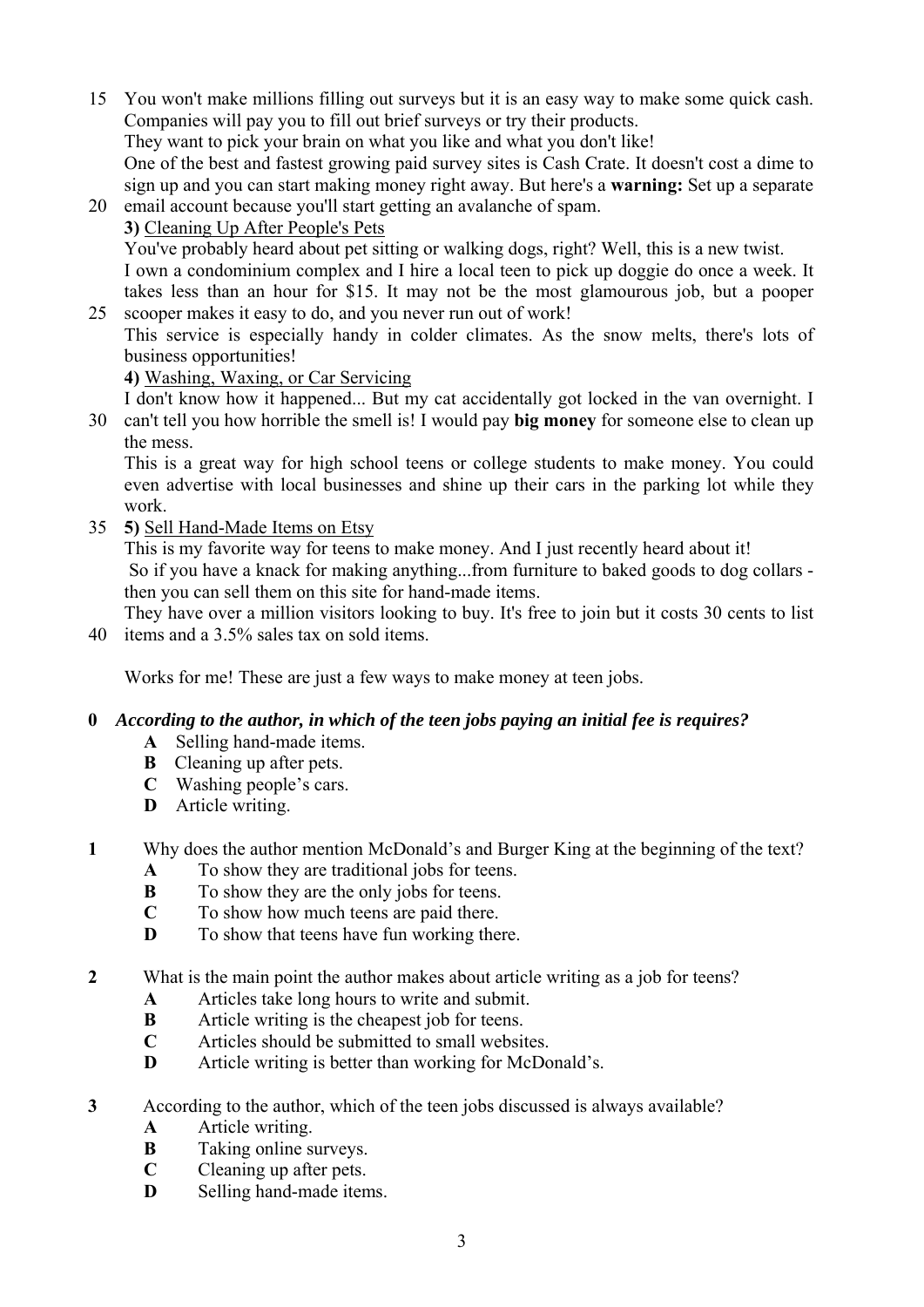- **4** What does the author mean by saying that companies want to "pick your brain" (line 17)?
	- **A** They want you to analyse business opportunities.
	- **B** They want you to give them your opinion.
	- **C** They want you to try their products.
	- **D** They want you to sign up to their website.
- **5** Which of the following can be inferred about Etsy?
	- **A** It is an internet site.
	- **B** It is a workshop.
	- **C** It is a market place.
	- **D** It is a repair shop.

**Read the text below. For questions (1–5) choose the correct answer (A, B, C or D). Write your answers on the separate answer sheet. An example (0) has been done for you.** 

# **DEATH of the Classroom The New Wave of Online Education**

*By Scott Reekie*



- 1 Picture a society where learning can happen at any time, in any place and can be completed without ever going to class. This could be the new wave of education and the Internet technology now exists to support such a system.
- 5 The virtual classroom is here. If you are interested in English, or Civil Engineering, then head to the university and click yourself a degree. Well maybe it's not that easy, but you would be on the right track. The flexibility of studying at your own pace, and the money you save with online courses are two of the main attractions.
- 10 The Web is a powerful educational tool. Yet some feel that virtual classrooms will isolate students from each other, which will result in problems developing interpersonal relationships and that these skills are much more important than computer skills. Should teachers teach kids how to behave in society, how to respect others and how to co-operate or should kids have already learned this from their parents? No one is saying that social skills aren't important, however, virtual classrooms are far about more than just computer
- 15 skills. Some strongly believe that education can be taught via the Web and social skills can be gained from joining sports teams, summer camps, or just hanging out! Others argue that this virtual classroom may place pressure on students: to become computer literate or be left behind in life. Is this undue pressure or reality? Maybe being
- 20 left behind in life is a little dramatic, but the reality is that the computer age is here. Whether you want to pay for your new jeans with your debit card, or check to see if the library has the book you want, you're going to need some computer skills. The development of flexible, inquiring minds has rarely been the main concern in the design of educational systems. After all, if you have over thirty inquiring minds and only
- 25 one teacher, flexibility could be a problem. It seems that developing students' proper 30 students. social behaviour has always exceeded the concern to develop students' creativity. Computer technology can make individualized attention a real possibility. At the Institute for the Learning Sciences, systems are being developed to allow people to try out things in simulated worlds. This technology will allow for the individual creative growth in
	- The Web will provide amazing opportunities for the education of our society. Anyone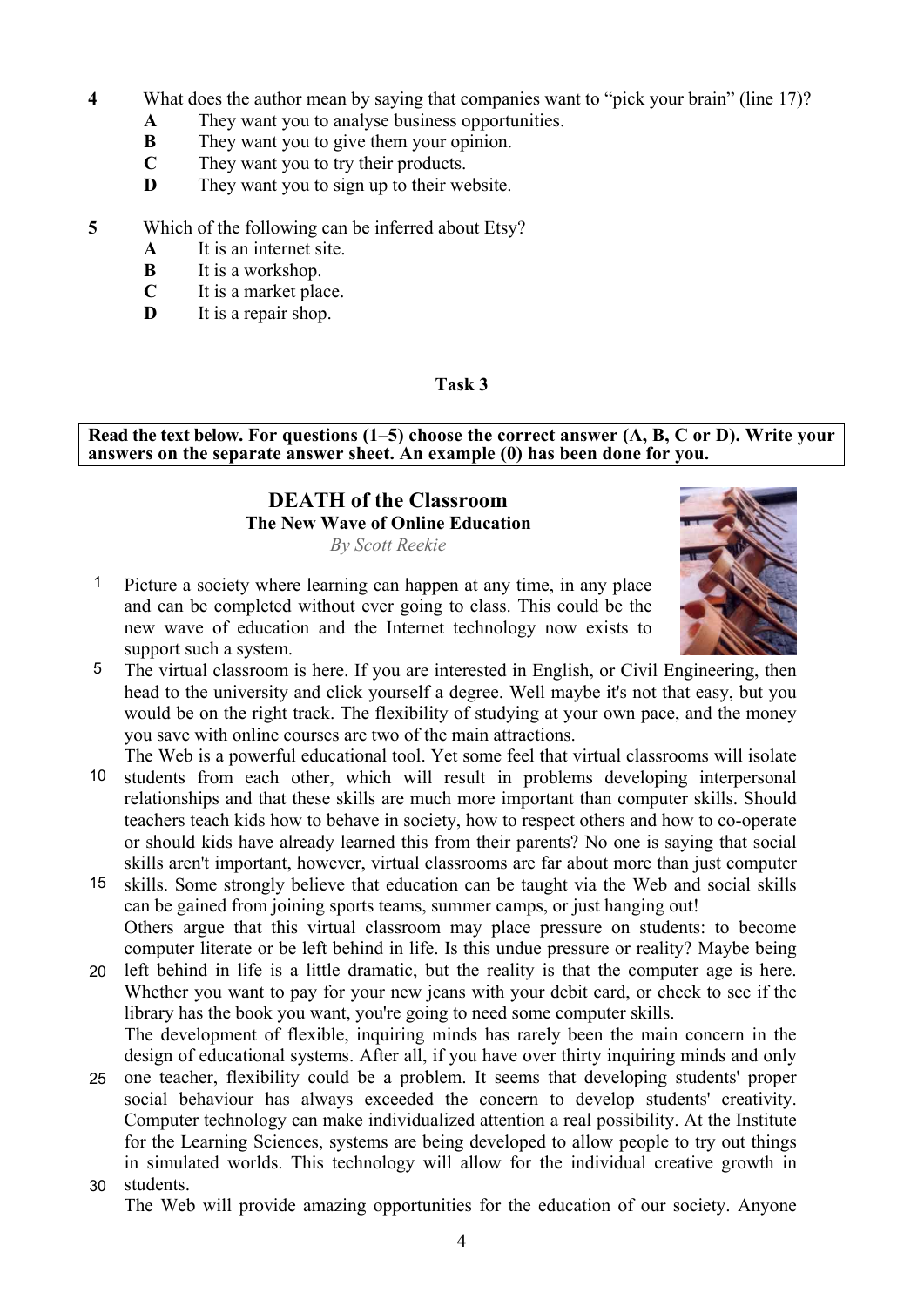with a phone line and a computer has access to unlimited amounts of knowledge and programs designed to help them learn and understand. The teachers and parents involved with these programs will be given the job of making sure that students lead well-balanced lives that combine Web based education and positive social interaction with their friends and neighbours. Imagine your recreation room has now become your classroom, and your parents seem to be doing as much homework as you are! So, be prepared as the virtual classroom may find its way to a computer screen near you!

## *0 What is the author's overall attitude towards a virtual classroom?*

- **A** He is enthusiastic.
- **B** He is skeptical.
- **C** He is indifferent.
- **D** He is disapproving
- **1** Why are people attracted to online education?
	- **A** Because it is cheap and flexible.
	- **B** Because it is fashionable and new.
	- **C** Because it is powerful and easy.
	- **D** Because it is unlimited and fast.
- **2** What do the advocates of online education maintain?
	- **A** It increases students' social skills.
	- **B** It develops computer skills.
	- **C** It complements education at home.
	- **D** It will boost students' creativity.
- **3** What do the opponents of online education maintain?
	- **A** The virtual classroom will result in dramatic changes.
	- **B** The virtual classroom will place a burden on students.
	- **C** Students' academic performance will suffer.
	- **D** Students cannot ignore the reality of the computer age.
- **4** Why does the author mention "over thirty inquiring minds and only one teacher" (line 23)?
	- **A** To prove that inquiring minds have been the main concern of the educational system.
	- **B** To prove that teachers overestimate the value of students' social behaviour.
	- **C** To prove that individualized attention is hardly possible in a traditional classroom.
	- **D** To prove that teachers feel no special concern for developing students' flexibility.
- **5** What role are parents supposed to play in the web based education of society?
	- **A** They will have to do home assignments together with their kids.
	- **B** They will have to balance social activities and learning of their kids.
	- **C** They will have to control the virtual and real-life activities of their kids.
	- **D** They will have to help their kids get access to the virtual classroom.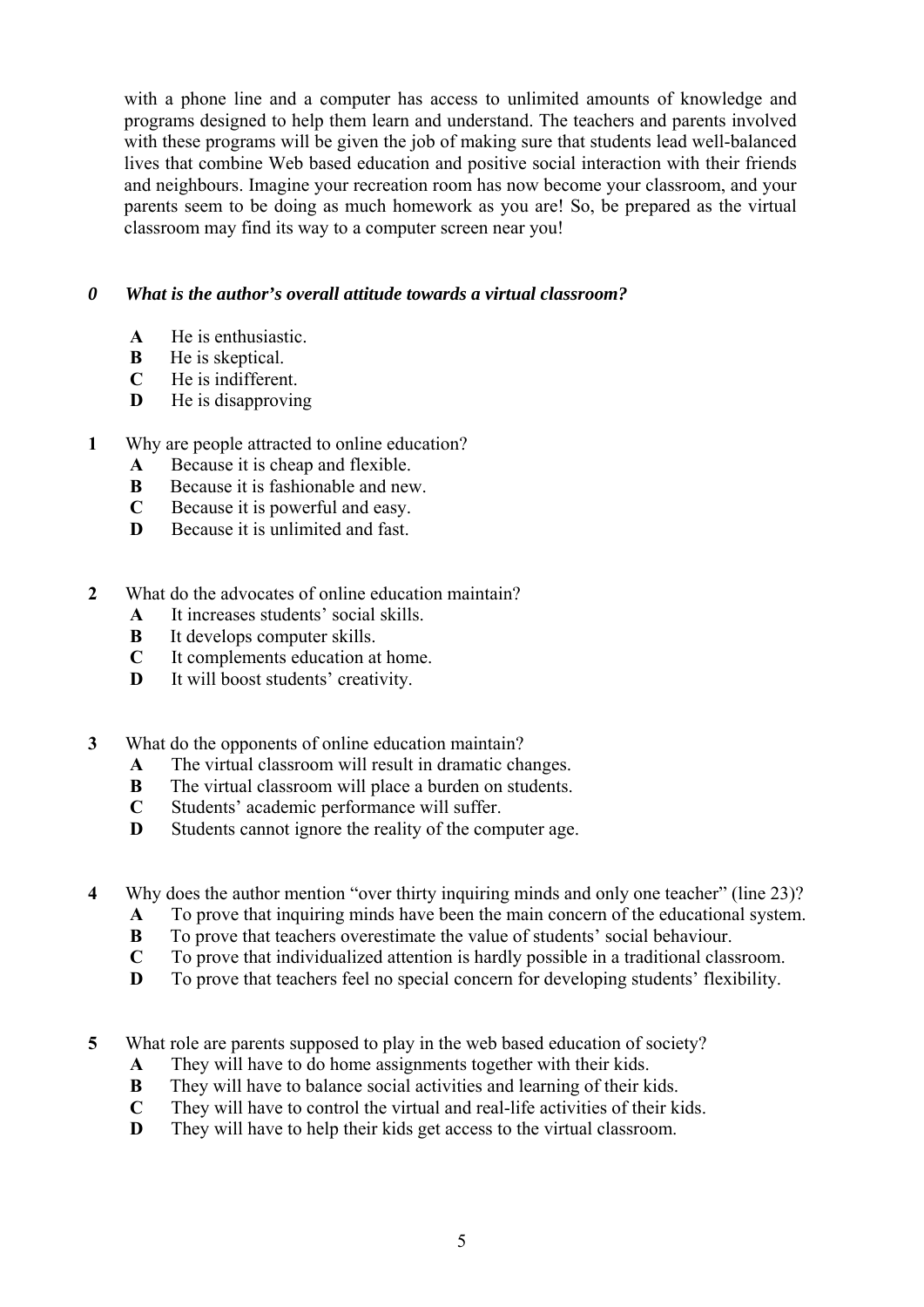**Read and complete the text below. For each of the empty space (1–12) choose the correct answer (A, B, C or D). Write your answers on the separate answer sheet. An example (***0***) has been done for you.**

## **Do Cows Point North?**

*By David Derbyshire, Environment Editor* If you're  $(0)$   $\Delta$  in the countryside without a compass, don't panic. Just look for a herd of cows and see which way they are pointing.

After (1) the behaviour of thousands of cattle, scientists have found that they tend to face north after aligning themselves with the Earth's magnetic field.<br>The astonishing ability appears to be a (2) of the davs when the wild ancestors of

The astonishing ability appears to be a (2) today's domesticated cattle used inbuilt compasses to find their way across the plains of Africa, Asia and Europe on long **(3)** \_\_\_\_\_\_\_\_.

Although cows are famed for their ability to (4) rain hours advance, their talent for navigating has so far gone overlooked.

Dozens of species of animals use the Earth's magnetic field to navigate - including birds, turtles, termites and salmon. The ability is also **(5)** \_\_\_\_\_\_\_\_ in some mammals including rats and bats. Animals are thought to use  $(6)$  magnets - made of crystals of magnetite - to find their way around. Homing pigeons, for instance, have a tiny blob of these crystals in their beaks. Dr Sabine Begall and colleagues from the University of Duisburg-Essen used Google Earth to find images of cattle in worldwide locations including Britain, Ireland, India and the U.S. They (7) directly observed almost 3,000 deer in the Czech Republic. Their researches suggested that cattle were behaving in the same way as their close relatives, the deer. **(8)** the direction of the wind and sunlight varied hugely in the different locations, the scientists were able to rule out weather and the position of the sun as an explanation. "We conclude that the magnetic field is the only common and most likely factor responsible (9) the observed alignment," the researchers wrote in the journal Proceedings of the National Academy of Sciences. Gywn Jones, who **(10)** \_\_\_\_\_\_\_\_ kept dairy cattle for 25 years in West Sussex, confirmed: "They know what weather to (11)  $\qquad \qquad$  in advance. Beef cattle will head up to higher altitudes if the weather is going to good. "My dairy cattle have their favourite fields where they go if it is going to be sunny.

"I let mine go in and out, and if it's **(12)** \_\_\_\_\_\_\_\_ to be wet they head inside.

"In rough weather they like to have their backs to the wind. But I've not noticed a preference for facing north."

| $\boldsymbol{\theta}$   | A lost         |   | <b>B</b> dropped off |             | $C$ was left  |   | <b>D</b> found yourself |
|-------------------------|----------------|---|----------------------|-------------|---------------|---|-------------------------|
| 1                       | A monitoring   |   | <b>B</b> inspection  |             | $C$ observing |   | <b>D</b> acquaintance   |
| $\overline{2}$          | A track        |   | <b>B</b> surplus     |             | $C$ relic     | D | hint                    |
| 3                       | A dislocations |   | <b>B</b> migrations  |             | C relocations | D | travels                 |
| $\overline{\mathbf{4}}$ | A forecast     |   | <b>B</b> prophesy    |             | $C$ presage   | D | see                     |
| 5                       | A eminent      | B | surfaced             |             | $C$ notable   | D | found                   |
| 6                       | A visual       |   | <b>B</b> internal    | $\mathbf C$ | embed         | D | integrated              |
| 7                       | A too          | B | already              | $\mathbf C$ | also          | D | finally                 |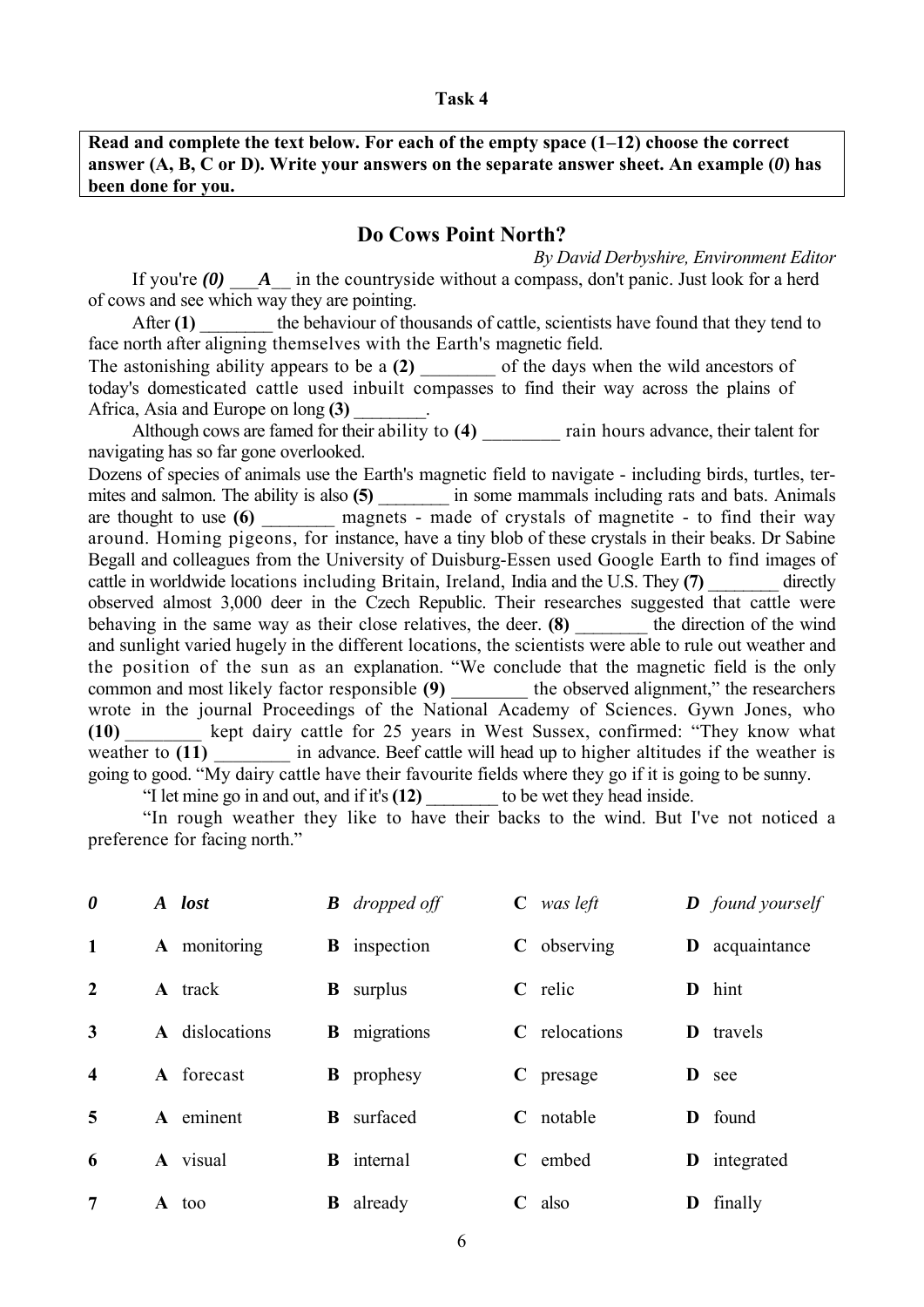| 8         | A because  | B | actually     |             | C however   | D               | sometimes       |
|-----------|------------|---|--------------|-------------|-------------|-----------------|-----------------|
| 9         | A to       | B | for          |             | $C$ towards | <b>D</b> at     |                 |
| <b>10</b> | A had      |   | <b>B</b> has | $\mathbf C$ | was         | $\mathbf{D}$ is |                 |
| <b>11</b> | A be       | B | come         |             | C forecast  |                 | <b>D</b> expect |
| <b>12</b> | A becoming | B | will         |             | $C$ going   | D               | must            |

**Read and complete the text below. For each of the empty space (1–12) choose the correct answer (A, B, C or D). Write your answers on the separate answer sheet. An example (***0***) has been done for you.** 

# **Advertising**

Whether it (0) \_\_\_\_A \_\_\_\_\_\_ in print or on television, radio, or billboards, advertising profoundly (1) <u>\_\_\_\_\_\_\_</u> our life. The ads we see, hear, and smell (in the case of open-and-sniff perfume inserts in magazines) **(2)** \_\_\_\_\_\_\_\_\_\_ how we feel and what we think about a wide range of products. Companies pay a lot of money (up to \$1 million for a 30-second Super Bowl spot) to **(3)** \_\_\_\_\_\_\_\_\_\_ us that their products are the best.

Advertising has a long history in North America. As early as the 1600s, ads were used to **(4)** \_\_\_\_\_\_\_\_\_\_ English settlers to the Colonies. According to historian Daniel Boorstin, these brochures **(5)** <sup>"</sup>hopeful overstatements, half-truths, and downright lies...".

Nonetheless, the sales campaign was effective; people came. In the 1700s famous **(6)** were involved in the advertising business, (7) them Benjamin Franklin, who ran ads in his publications, and Paul Revere, who advertised his handmade false teeth. But it was not until the late 1800s, with the boom in mass-circulation magazines, that advertising became the powerful force it is today. Television arrived in the 1940s and **(8)** \_\_\_\_\_\_\_\_\_\_ a new, action-packed advertising medium.

Creating a good ad isn't as **(9)** \_\_\_\_\_\_\_\_\_\_ as it might seem. One key is to find the right spokesperson. An effective approach is to have the company president speak. In the 1980s Chrysler's Lee Lacocca **(10)** \_\_\_\_\_\_\_\_\_\_ viewers, "If you can find a better car, buy it." Another is to hire an athlete. Still another option is to create (11) characters, such as the dancing California raisins, the Speedy Alka-Seltzer fellow, or an animated parrot (Gillette).

A memorable slogan is helpful as well: "I can't (12) I ate the whole thing"; "Where is the beef?"; "You deserve a break today"…

| 0 |  | <b>B</b> wasn't | $C$ isn't |  | was |
|---|--|-----------------|-----------|--|-----|
|---|--|-----------------|-----------|--|-----|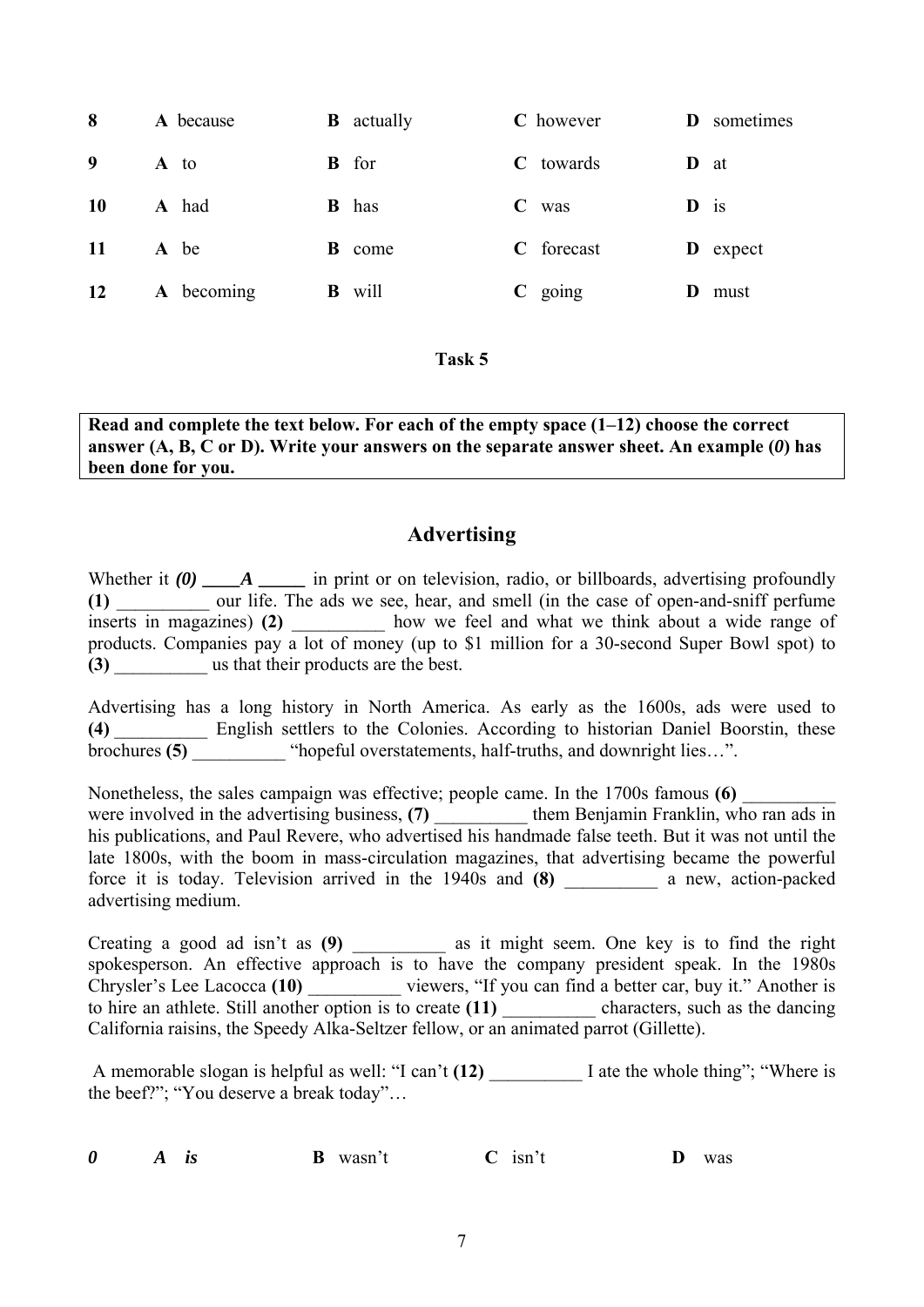| $\mathbf{1}$            | A installs       | <b>B</b> inherits     |             | C influences |   | <b>D</b> introduces |
|-------------------------|------------------|-----------------------|-------------|--------------|---|---------------------|
| $\overline{2}$          | A effect         | <b>B</b> infect       |             | $C$ affect   |   | <b>D</b> protect    |
| 3                       | A assume         | <b>B</b> retail       |             | $C$ remember |   | <b>D</b> persuade   |
| $\overline{\mathbf{4}}$ | A win            | <b>B</b> attract      |             | $C$ invade   | D | involve             |
| 5                       | A contained      | <b>B</b> consisted    |             | C located    |   | D contributed       |
| 6                       | A numbers        | <b>B</b> members      |             | $C$ figures  |   | <b>D</b> peoples    |
| 7                       | <b>A</b> along   | <b>B</b> among        |             | C between    |   | <b>D</b> through    |
| 8                       | <b>A</b> stayed  | <b>B</b> remained     |             | C created    |   | D resulted          |
| 9                       | A slight         | <b>B</b> easy         |             | $C$ light    |   | $\mathbf{D}$ heavy  |
| <b>10</b>               | A urged          | <b>B</b> learned      | $\mathbf C$ | studied      |   | D proclaimed        |
| 11                      | A unforgettable  | <b>B</b> unforgivable | $\mathbf C$ | undesirable  | D | uninviting          |
| 12                      | <b>A</b> suppose | <b>B</b> consider     |             | $C$ hope     | D | believe             |

**Read and complete the text below. For each of the empty space (1–12) choose the correct answer (A, B, C or D). Write your answers on the separate answer sheet. An example (***0***) has been done for you.** 

#### **Native English Animals**  *By Nicola Jane Soen*

Now England has hardly any predatory animals in the  $(0)$   $A$ , but has it always been that way? Not according to ancient rhymes. England was once a country where predatory animals freely roamed and so danger lurked.

 Many centuries ago bears, wolves, lynx, etc, ranged the forests and woodlands. Also wild boar, Elk and Aurochs (wild bulls) were (1) Flowever, although some of these species hung on till medieval times, most of these animals were long gone by that time. The last English wolf in England was (2) \_\_\_\_\_\_ century, although in Wales it is thought to have lasted a few centuries **(3)** The great Auroch herds did not last nearly as long and were sadly gone as early as the 9th Century, although on the continent it lasted for many, many (4) centuries.

 There was an even bigger size herding animal in Britain in the early centuries. The Giant deer species called Megaloceros, with an antler span of up to 3 meters; it was possibly (5) by the time Neolithic man was making wooden stockades. But the antlers were often found, and perhaps used for digging with.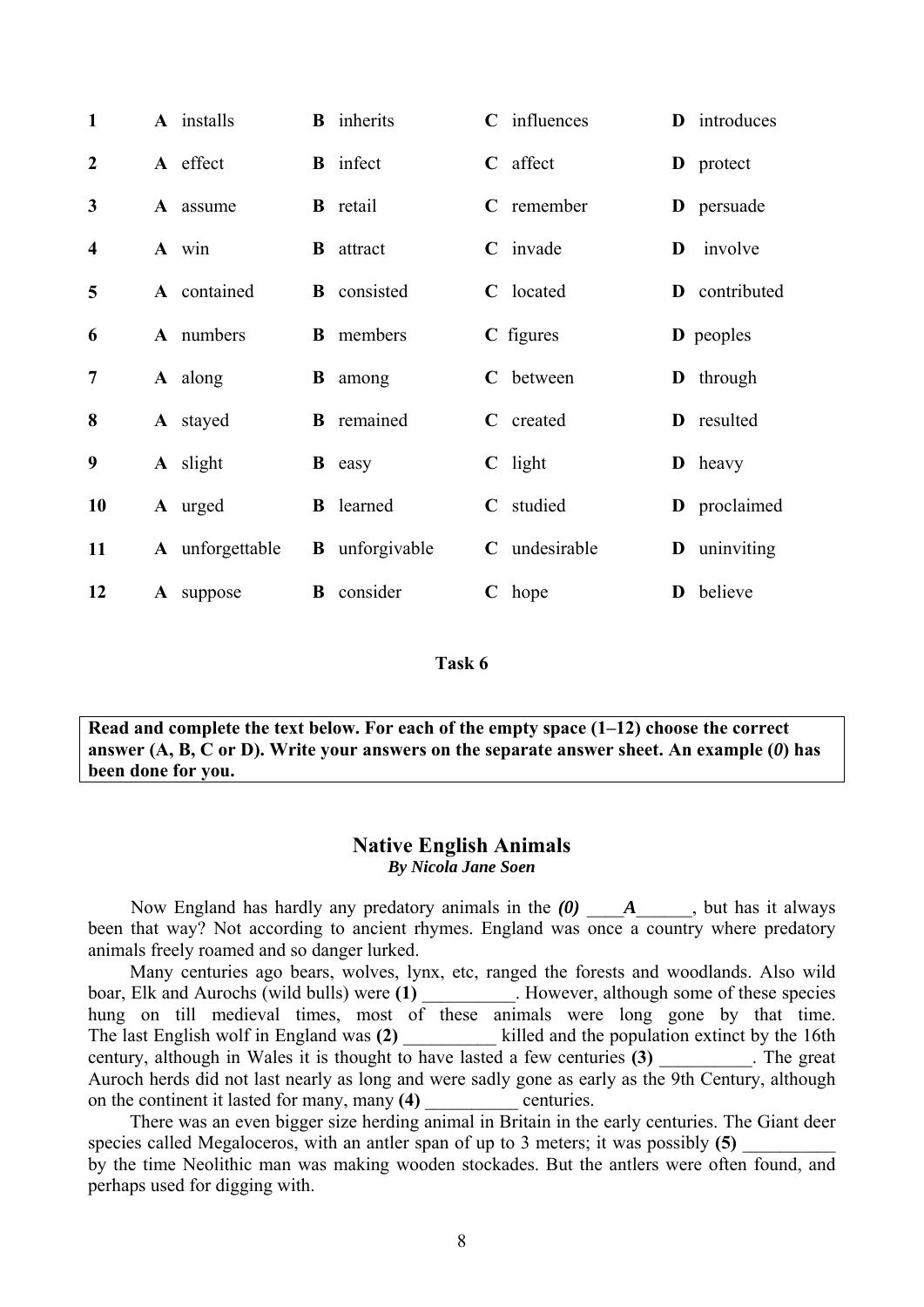Lynx is thought to have gone by the 10th Century, in England at least. It is thought that the Neolithic settlers mingling with peoples already present or taking over, came from the continent and brought their own animals; cattle, **(6)** \_\_\_\_\_\_\_\_\_\_ dogs and cats, pigs and also goats with them and built the wooden stockades to protect them.

 In Saxon England land was cleared of the forest and a large communal area was used (7) **Example 6** farming; this was divided into strips called furrows. However by Medieval times the rich landlords had claimed a lot of land and planted hedges (8) their boundaries. This may have meant farming was easier, but for the poor it meant they were beggared and starving, **(9)** \_\_\_\_\_\_\_\_\_\_ the loss of their land meant the loss of their livelihoods.

 Land by the Thames was taken from the people in medieval times and given over to sheep farmers for the trading of wool, which by then had become an important industry that provided **(10)** \_\_\_\_\_\_\_\_\_\_ for the crown.

 So by now most of the original predatory or herding wild animals had been **(11)** \_\_\_\_\_\_\_\_\_\_ by non-native species. Thankfully there is now a program that is re-releasing our original, surviving animals back into their own natural habitat. We (12) desperately that this is successful.

| $\boldsymbol{\theta}$   | A wild     |          | <b>B</b> nature      |   | $C$ wood         |   | D plain            |
|-------------------------|------------|----------|----------------------|---|------------------|---|--------------------|
| $\mathbf{1}$            | A rich     |          | <b>B</b> plentiful   |   | $C$ many         | D | brimful            |
| $\boldsymbol{2}$        | A credible |          | <b>B</b> maybe       |   | C possible       |   | <b>D</b> probably  |
| 3                       | A longer   |          | <b>B</b> later       |   | C more           |   | D earlier          |
| $\overline{\mathbf{4}}$ | A more     |          | <b>B</b> past        |   | $C$ less         |   | D last             |
| 5                       | A dead     |          | <b>B</b> obsolete    |   | C extinct        |   | <b>D</b> vestigial |
| 6                       | A schooled |          | <b>B</b> captured    |   | C educated       |   | D domesticated     |
| $\overline{7}$          | A to       |          | <b>B</b> for         |   | $C$ out of       |   | $\mathbf{D}$ of    |
| 8                       | A to mark  |          | <b>B</b> to show     |   | $C$ to exhibit   |   | <b>D</b> to label  |
| 9                       | A like     | $\bf{B}$ | as                   |   | $\mathbf C$ that | D | <b>SO</b>          |
| 10                      | A pay      |          | <b>B</b> fee         | C | income           |   | <b>D</b> rent      |
| 11                      | A survived |          | <b>B</b> transferred |   | C carried        |   | D replaced         |
| 12                      | A dream    |          | <b>B</b> hope        |   | $C$ think        | D | sure               |



**Read the texts below. Match choices (A–H) to (1–5). There are two choices you do not need to use. Write your answers on the separate answer sheet. An example (***0***) has been done for you.**

- *A There is an age limit for this activity.*
- **B** If you send a message, you may win a prize.
- **C** You need to pay to enter the contest.
- **D** They open a new high school soon.
- **E** They need your reaction and support.
- **F** They will deliver a magazine to your school.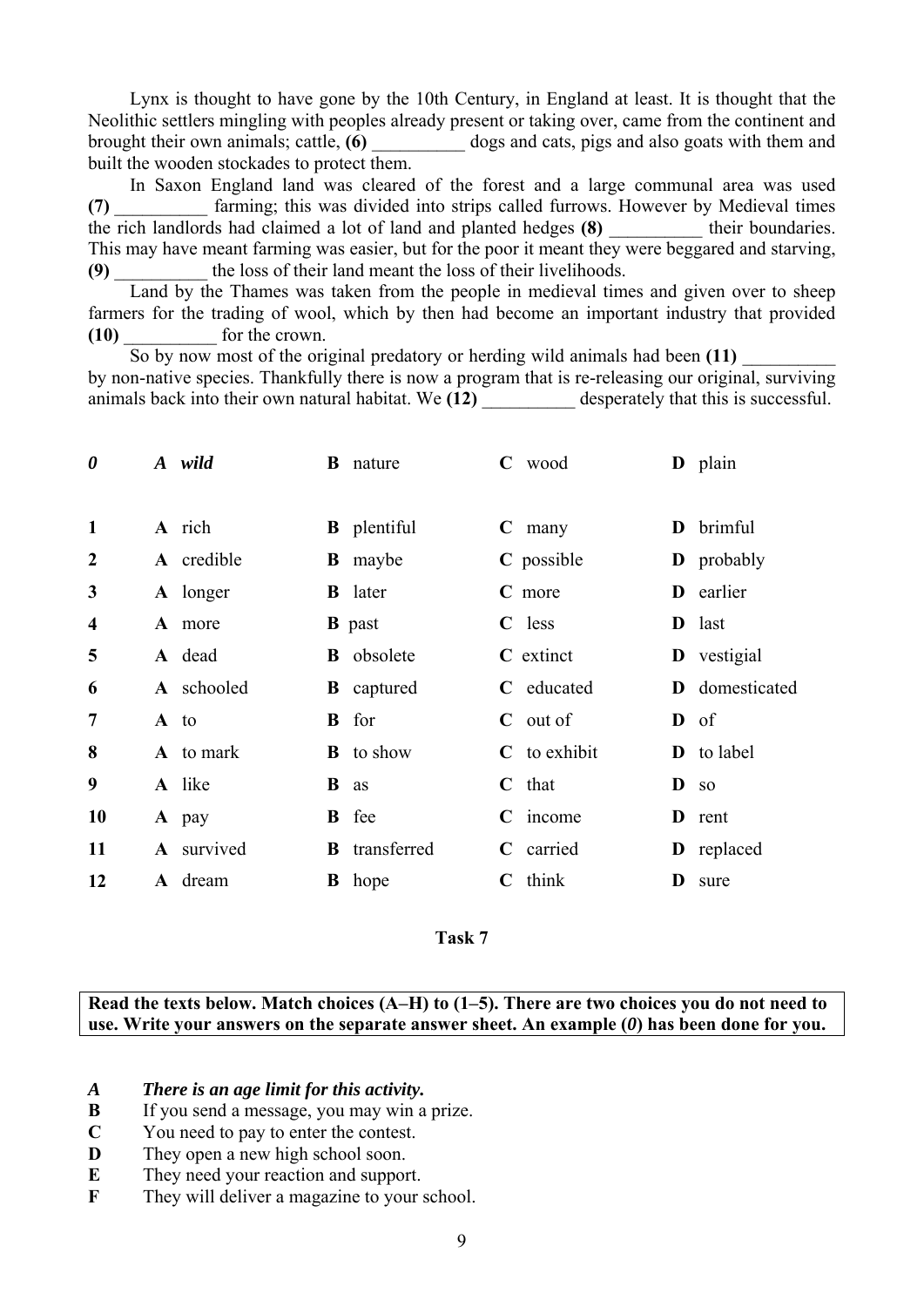- **G** They have started a new service online.
- **H** There is a deadline set for this activity.

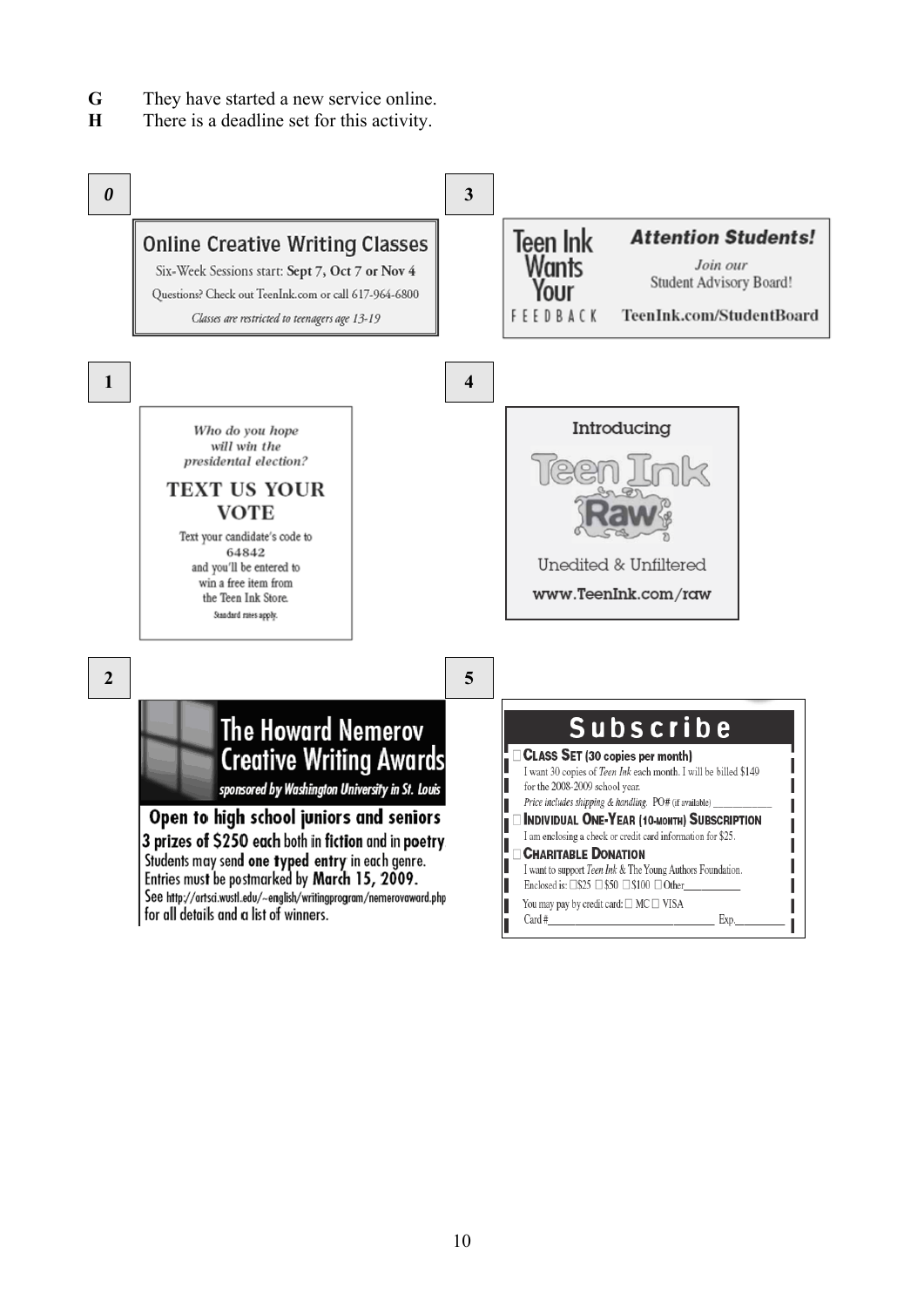**Read the texts below. Match choices (A–H) to (1–5). There are two choices you do not need to use. Write your answers on the separate answer sheet. An example (***0***) has been done for you.** 

# **Top 5 Time Management Tips**

*From Grace Fleming* 

*0* **\_\_\_\_\_***A\_\_\_\_\_\_* 

Good time management skills can help students increase their grades and improve their overall school work performance. By learning to complete assignments on time every time, students will have a better classroom experience. Discover which tips are right for you.



Do you find yourself rushing to complete your homework assignment at the last moment? The root of this common problem may be time management. This easy exercise will help you identify the tasks or habits that take time away from your studies and help you develop more healthy homework habits.

# **2 \_\_\_\_\_\_\_\_\_\_\_\_\_\_\_\_\_\_\_\_\_\_\_\_\_\_\_\_\_\_\_\_\_\_\_\_\_\_\_\_\_\_\_\_\_\_**

 $1 \qquad \qquad$ 

*"The assignment is due when? Tomorrow?"*

Somehow, that assignment due date just slipped right up on us without our noticing.

That is why organizational skills are so important to school performance. Who can afford to score a big fat "0" on a paper just because we got lazy and didn't pay attention to the due date?

**3 \_\_\_\_\_\_\_\_\_\_\_\_\_\_\_\_\_\_\_\_\_\_\_\_\_\_\_\_\_\_\_\_\_\_\_\_\_\_\_\_\_\_\_\_\_\_** 

If you have a Yahoo! account or another email system, you can use the free calendar feature to organize your homework. You will be able to enter each assignment as you receive it, make notes, and receive reminders as each due date approaches.

**4 \_\_\_\_\_\_\_\_\_\_\_\_\_\_\_\_\_\_\_\_\_\_\_\_\_\_\_\_\_\_\_\_\_\_\_\_\_\_\_\_\_\_\_\_\_\_**

Procrastination is like a little white lie we tell ourselves. We think we'll feel better if we do something fun, like watch a TV show, instead of studying or reading. But when we give in to the urge we always feel worse in the long run, not better.

 $\overline{\mathbf{5}}$ 

If you're like many students, you sometimes have trouble getting started on a project, because the end result seems so far away and impossible to reach. Sometimes when you start out with an idea and a blank sheet of paper and look into the future, all you see is lots and lots of unfinished research, reading, planning, and work. Next time try starting at the end and looking backward!

# *A Use Time for Better Results*

- **B** Send Yourself Reminders
- **C** Use a Day Planner
- **D** Avoid Delaying Assignments
- **E** Identify Time Consuming Habits
- **F** Attend to Unfinished Tasks
- **G** Try Backward Planning
- **H** Organize Your Desk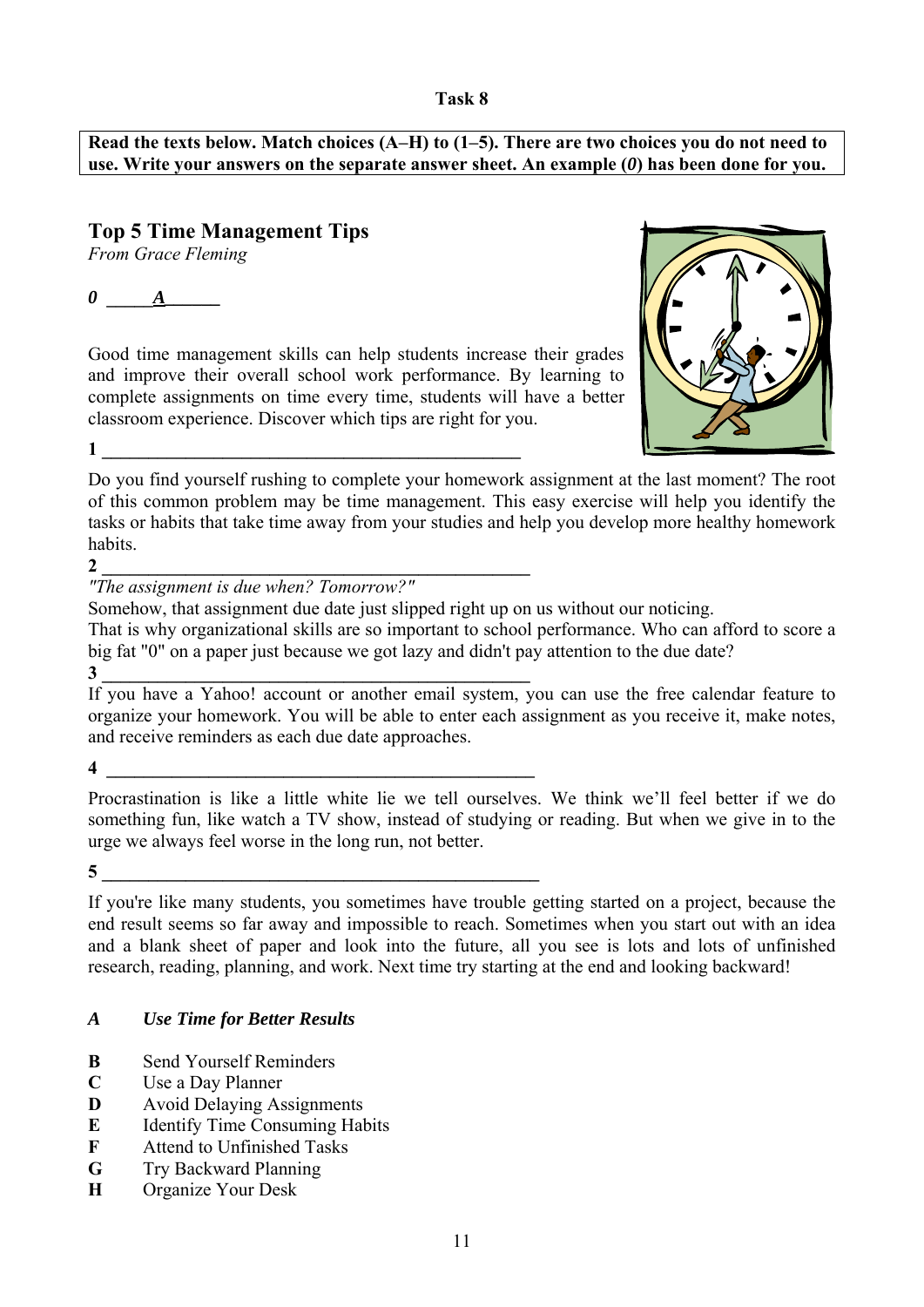**Read the texts below. Match choices (A–H) to (1–5). There are two choices you do not need to use. Mark your answers on the separate answer sheet. An example (***0***) has been done for you.**



# *0 Cinda Wood*

I really love working with flowers and also have loved learning Photoshop CS2 and InDesign. My first book was created just for florists, with a CD for their web sites' images. Most people do not realize that 95% of all images online for florists belong to wire services and so the book filled a niche. I now have been creating floral cookbooks for people who are not florists with simple instructions to help the beginner.

## **1** *Donna Hardyman*

I am trying to learn as much as I can about the fauna. I love writing about my dogs, be it training, or the unconditional love they give. I am also exploring the dream of selling everything I own, packing up the dogs and seeing the US in a recreational vehicle. Any suggestions to sites, forums, etc that will help me fulfill my dream of travelling with my dogs will be appreciated!

# **2** *Alex Mayer*

I absolutely adore horseback riding. I own three horses here in the UK. A stallion named "Perseus" who is insane and I think that's why I prefer to ride him and a new stallion named "Disraeli". He's even a bit more crazy than the other. It's always a fight of wills and I love the fight. The other is a mare named "Seripho" who is an absolute sweetheart. Besides riding, I play tennis and just started taking boxing lessons; it's a killer workout.

#### **This person \_\_\_\_\_\_\_\_\_\_**

#### *A writes guidelines for newbies.*

- **B** enjoys sports and animals.
- **C** is ready to discuss various topics.
- **D** invites other people to participate in his/her activity.
- **E** is interested in becoming a travel agent.

# **3** *Jerry E Spencer*

I have travelled all over the world and have seen a lot of things in my life, and I have loved all of it. I am a people person, I like talking with people from all over the world. My wife says that I talk more than ten women put together. I would like to help as many people as I can with my writing. I feel if I can help you out with something, then I have done some good out here in this world. And that is a good feeling.

# **4** *Tim Bennett*

Although I am English I have been living in the Philippines for the last 10 years and contrary to what you may have heard about all the bad things in the Philippines it is a wonderful country with loads of opportunities.

I believe very heavily in taking action rather than just talking about things and my programs are based around weaving the principles of wealth into our lives rather than living superficially. If you would like to be part of my team in any way or if you would like any help you can contact me anytime.

## **5** *Mike Bova*

I am an Advertising Director and Business Columnist for a chain of newspapers in the Fingerlakes Region. I also own The Upstate New York Shopping And Business Directory. Please feel free to email me whether you are into business or not. Networking is a very good thing! Let's talk about whatever.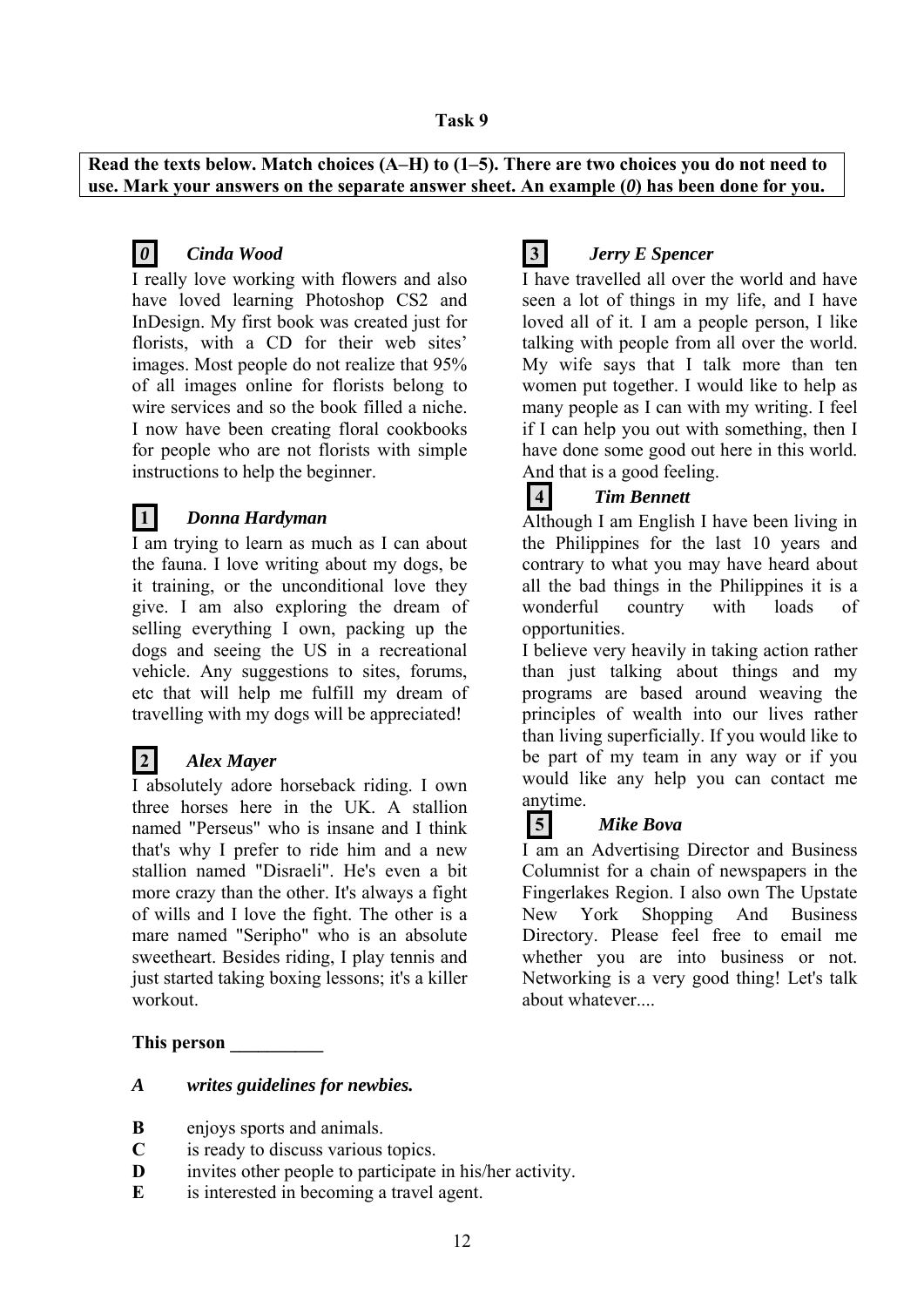- **F** adores communicating with other people.
- **G** wants to travel with his/her pets.
- **H** wants to start his/her own business.

**Read the texts below. Match choices (A–H) to (1–5). There are two choices you do not need to use. Write your answers on the separate answer sheet. An example (***0***) has been done for you.**

# **Outdoor Adventure**

*From the stately flanks of its Cascade volcanoes to the stony shores of its myriad waterways, the region offers an unmatched wealth of all fresco activities.* 

## *0 (A)*

With Mount Rainier keeping a constant vigil over the city, it's no wonder many Seattleites claim mountaineering as hobby  $\mathbb{N}^{\circ}$ 1. In spring and summer, locals and tourists bolt for the hills and the region's many hikes and climbs. If you've succumbed to the siren song of Rainier's 14,411-foot summit, get in touch with a professional guide service. Feeling a bit mellower? Head to a bookstore and pick up a local hiking guidebook; you'll find profiles of dozens of hikes nearby.

## **1 ( )**

Hurricane ridge, huge trees, hikes, Lake Crescent and quaint towns. Visit the  $5<sup>th</sup>$  most visited National Park in the US. Enjoy Puget Sound ferry rides, gigantic trees dripping with moss, hike up to a waterfall, and enjoy the spectacular view from mile high hurricane ridge. See the heart of this unusual and wild eco-system. On this tour you have a good chance of spotting elk, deer, eagles, and maybe even banana slugs.

# **2 ( )**

With the onset of the spring snowmelt, the area serves up prime-time whitewater rafting. Rafters flock to two rivers in particular: the forest-hemmed Skykomish and the wide-open, sun-drenched Wenatchee. Both offer rollicking fun for participants of all skill levels. Guide services offer tours on both rivers.

# **3 ( )**

From the crystal-clear trout streams of the Cascades and Olympics to the deep-water sport-fishing waters of Washington's Pacific Coast, the Evergreen State offers up an array of angling opportunities that ranks among the nation's best. Whether you're after salmon, steelhead, tuna, trout, halibut or any number of first-class fish, the Pacific Northwest has something for you.

# **4 ( )**

Home to 8-foot octupi and sixgill sharks, Puget Sound is one of the deepest, most diverse aquatic ecosystems in the Lower 48. Harmless creatures aside, it's also home to some great diving. From West Seattle's Alki Beach to the San Juans, the Puget Sound offers entertaining dive options for beginners and pros alike. Contact a local dive shop for suggested dives and local know-how.

## **5 ( )**

Seattle is literally inundated with lakes, rivers and saltwater, so it only makes sense that kayaks are a preferred mode of sightseeing. Several outfitters offer rentals on Seattle's Lake Union and Elliott Bay, but if you're hankering for an escape from civilization, head north to the San Juan Islands. Once there, you'll find stunning scenery and first-class paddling – plus a bevy of guide services to provide the boats and show you the way to aquatic nirvana.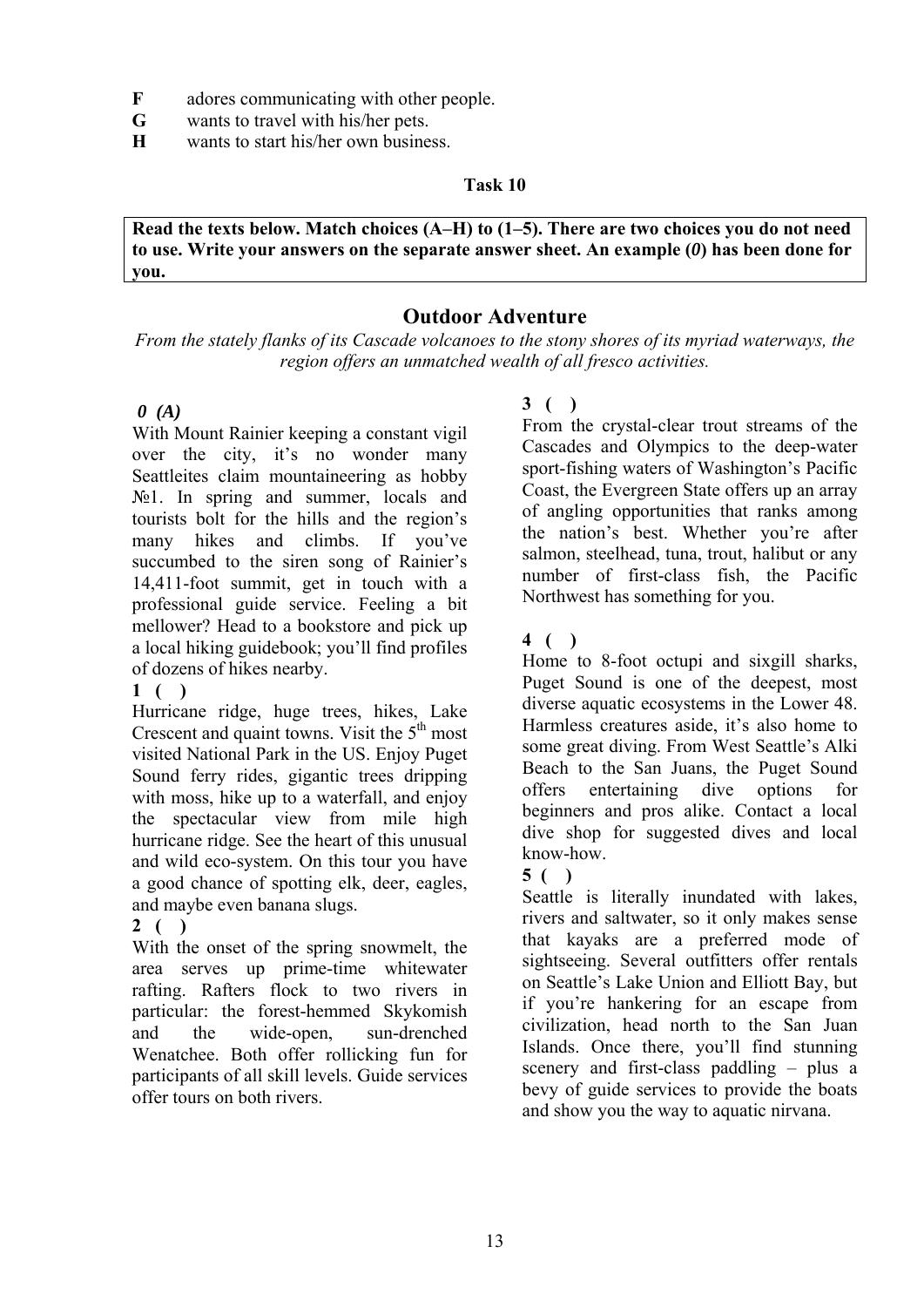### *A If you want to reach the highest top.*

- **B** You'll be pleased with the perfect fishery.
- **C** Do you like submarine travelling?
- **D** Enjoy on adventurous water ride in spring!
- **E** They offer to pootle down and enjoy sightseeing.
- **F** Acquaint with the amazing underwater world.
- **G** Exciting tours with water ride activities.
- **H** Do you prefer walking among other activities?

## **Task 11**

**Read the texts below. Match choices (A–H) to (1–5). There are two choices you do not need to use. Write your answers on the separate answer sheet. An example (***0***) has been done for you.** 

# **Eating Out in Malta**

## *0 - (A)*

Excellent service in sophisticated surroundings is guaranteed at the *Marquis Room* at the Dragonara Palace, in St Julian's, where one can also entertain oneself at the Casino.

Dinner is served from 8 p.m. and last orders are taken at midnight. On Mondays the restaurant is closed. Dress is jacket and tie in winter, smart casual in summer. *Tel: 344550.*

## $1 - (\ldots)$

Mosta, situated practically in the centre of Malta, is famous for its magnificent dome, reputed to be the third largest in the world, and for *Ta' Marija Restaurant*, the island's only all Maltese restaurant. It features an exciting selection of traditional authentic Maltese food and caters for the individual diner as well as group parties. The pride and joy of *Ta' Marija* Restaurant is the extensive and varied 'A La Carte' menu - a unique masterpiece acclaimed by thousands of Maltese and international diners over the years.

Vegetarians are catered for and a nonsmoking area is available.

The international wine list features a choice of the best Maltese wines. *Tel: 434444,415947 or Fax: 418181.* 

## **2 (…)**

May is a busy month at *McDonald's.*

As official sponsors of the World Cup, *McDonald'*s will be featuring special promotions as game fever begins to build toward the official kick-off next month in France. With the purchase of nine Extra Value meals, customers get a free cap sporting the World Cup logo. There are also delicious new menu items being tested at our Valletta and St Julian's restaurant. Customers visiting either of the two restaurants can now chose from Seafood Salad, Garden Salad, Feta Salador Tuna Salad with five delicious dressings. More great tastes and high quality only at *McDonald*'s.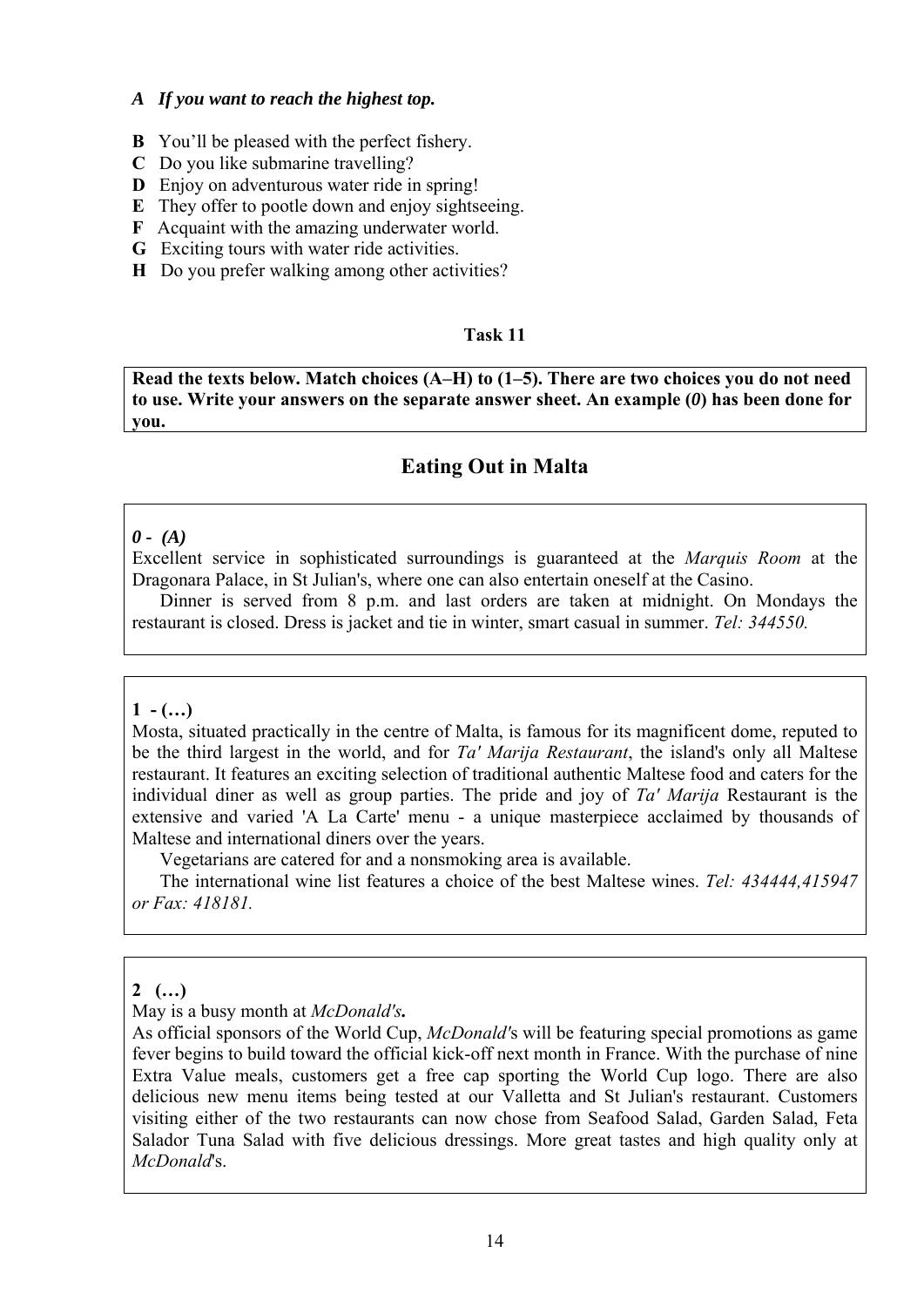## **3 (…)**

No holiday is complete without visiting the *Coastline Hotel*, which offers a wide variety of sumptuous buffet meals, a la carte dining, or even

 Italian style pizza and dishes. Dining at the *Coastline* is yet another of the many pleasures to be enjoyed while being looked after by the catering staff. Every effort is made to cater for the tastes of our international clientele. A well-stocked cocktail bar, as well as a varied programme of top calibre entertainers provides the finishing touches to a perfect evening. Summer nights are particularly special due to the open air entertainment programme held by the pool of the *Coastline*. *Tel:573782/1.*

## **4 (…)**

The *Four Seasons Restaurant* at the Holiday Inn Crowne Plaza in Sliema offers some of the finest international and local cuisine on the Islands.

You can experience an excitingly varied a la carte menu complemented by an array of mouthwatering dishes from the buffet table.

On Saturday nights the Restaurant goes American with the 'All American Night'.

Diners can choose from a variety of prime cuts of meats and other American specialities. In addition, there is also live music and a spectacular show by the YADA Dancers. For reservations *Tel: 343400, ext. 1611.*

## **5 (…)**

During the winter months *Palio's* is open for dinner daily (except for Mondays and Tuesdays) and Sunday lunch. On Sundays you can enjoy a leisurely luncheon with family or friends surrounded by the latest glossy magazines and the Sunday papers for you to browse through. *Palio's* chef, Roger Debono's menu is divided between pizzas, pastas and specialities consisting of pan fried Calamari with hot chillis, parsley, olive oil and black olives, sea bream, blue fin tuna confit with pepper and endives in a balsamic dressing, or try the couscous. There is also char grilled stead or fresh dot with a crisp salad. The choice of dessert changes on a daily basis. *Tel: 381000.* 

## **At this place customers can \_\_\_\_\_**

## *A have dinner even at midnight.*

- **B** experience international cuisine and live music.
- **C** select from an exquisite Spanish menu.
- **D try** best national food and drinks.
- **E** order cocktails and enjoy entertainments.
- **F** taste sea food and view the wonderful interior.
- **G** enjoy desserts and the latest papers.
- **H** as promotion get a free sporting garment**.**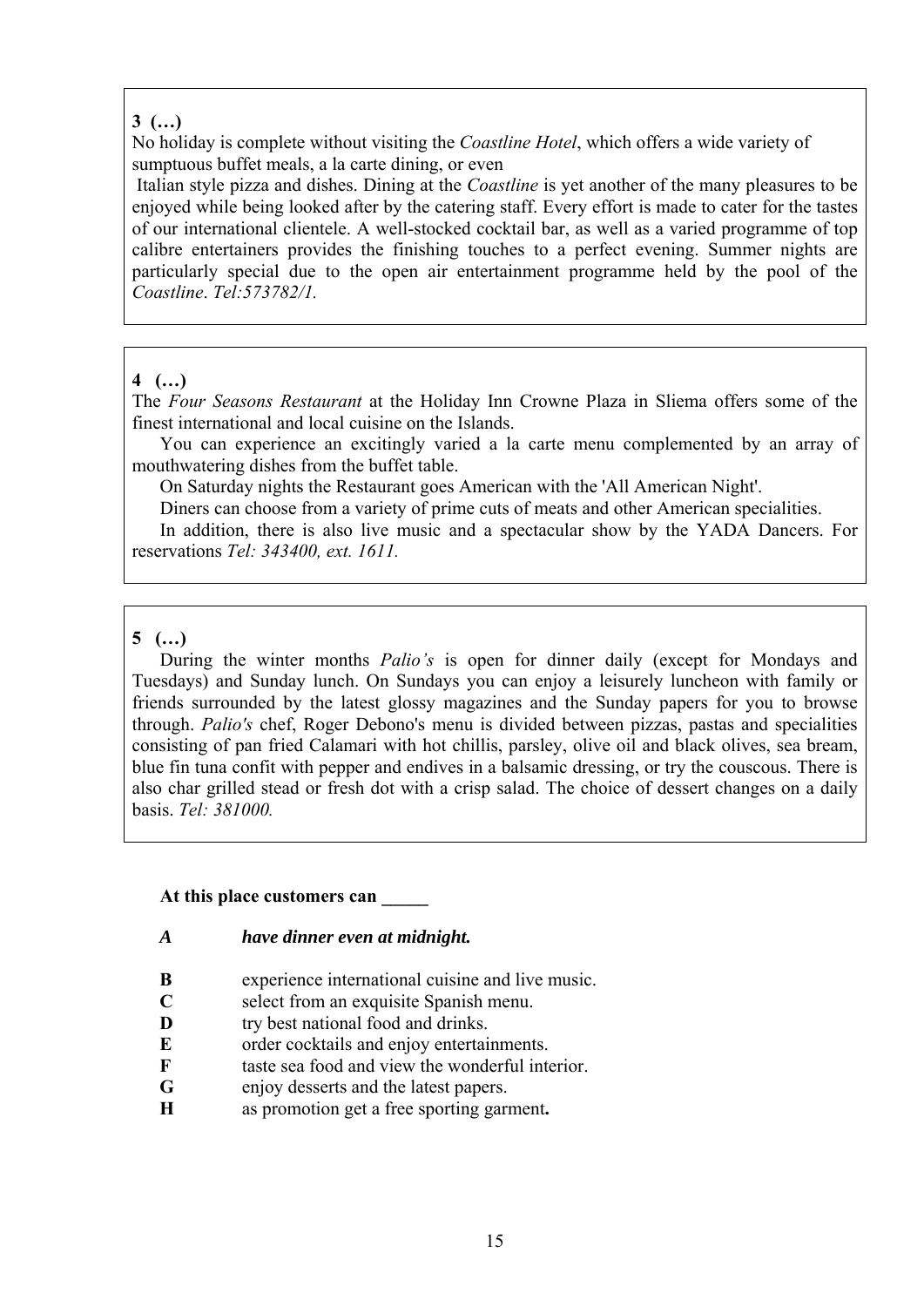**Read the text below. Match choices (A–H) to (1–5). There are two choices you do not need to use. Write your answers on the separate answer sheet. An example (***0***) has been done for you.** 

# **Making the Most of Your College Applications**

*By Melissa Algranati and Jennifer Gioia* 

**You can't believe that after 12 years of education your future depends on what pearls of genius you can cram onto a handful of pages – or that complete strangers will sit in a room and determine if you will be "worthy" of attending their institution.** 

This can be a stressful time. Below are real questions answered by real college admissions professionals in the United States.

*0* **\_\_\_\_***\_A***\_\_\_\_\_**

Really concentrate on your extra-curricular resume and essay. These are the two areas that will make you noticed. Take time to think about why you are involved in the activities that you are doing. What do they mean to you? How have they shaped you? How might they be of value to the university or college you will be attending?

 $\mathbf{1}$ 

Absolutely! A number of colleges and universities give scholarships and awards to those who have been involved in leadership or community service projects. Include your involvement in extracurricular activities, and make sure to highlight any honors or awards you have received.

You can also include it in your college essay, and talk about the skills you learned and opportunities you had.

 $2<sup>1</sup>$ 

It often depends on the school. Big universities and state schools get thousands and thousands of applicants each year, so they tend to focus on your grade average, scores, and class ranking. Smaller universities and colleges will have more time to focus on things like the essay, recommendations, and extracurricular activities.

**3 \_\_\_\_\_\_\_\_\_\_** 

Think about who knows you best. Who can talk about your academic achievements and aspirations, as well as your character and qualities? Most students ask teachers, club advisors, coaches, and mentors.

To get the best letters possible, make sure you identify people who are supportive of you. When you ask them, let them know where you are applying and why. The goal is to choose someone who will stress the strengths you have already highlighted, or provide an opportunity to add something new about you that the admissions officer does not yet know. **4 \_\_\_\_\_\_\_\_\_\_** 

It definitely has an impact. You should always pay attention to your grades, especially those in your junior year of high school. But don't fret. What universities look for most is an upward trend, someone who is constantly getting better and improving.

If there is an unexpected event that caused your grades to drop, that will also be taken into consideration. And, if you have only done well in a particular subject, you can highlight that strength, stressing that you will use college as a way to really hone in and excel at your strengths and your passions.

**5 \_\_\_\_\_\_\_\_\_\_** 

Each university and college has a specific application fee, which can be found on the school's website. A lot of times fee waivers are available. Check with your guidance counselor. In addition, some schools will waive the fee if the student comes to visit the campus and takes a tour or completes the school's online application.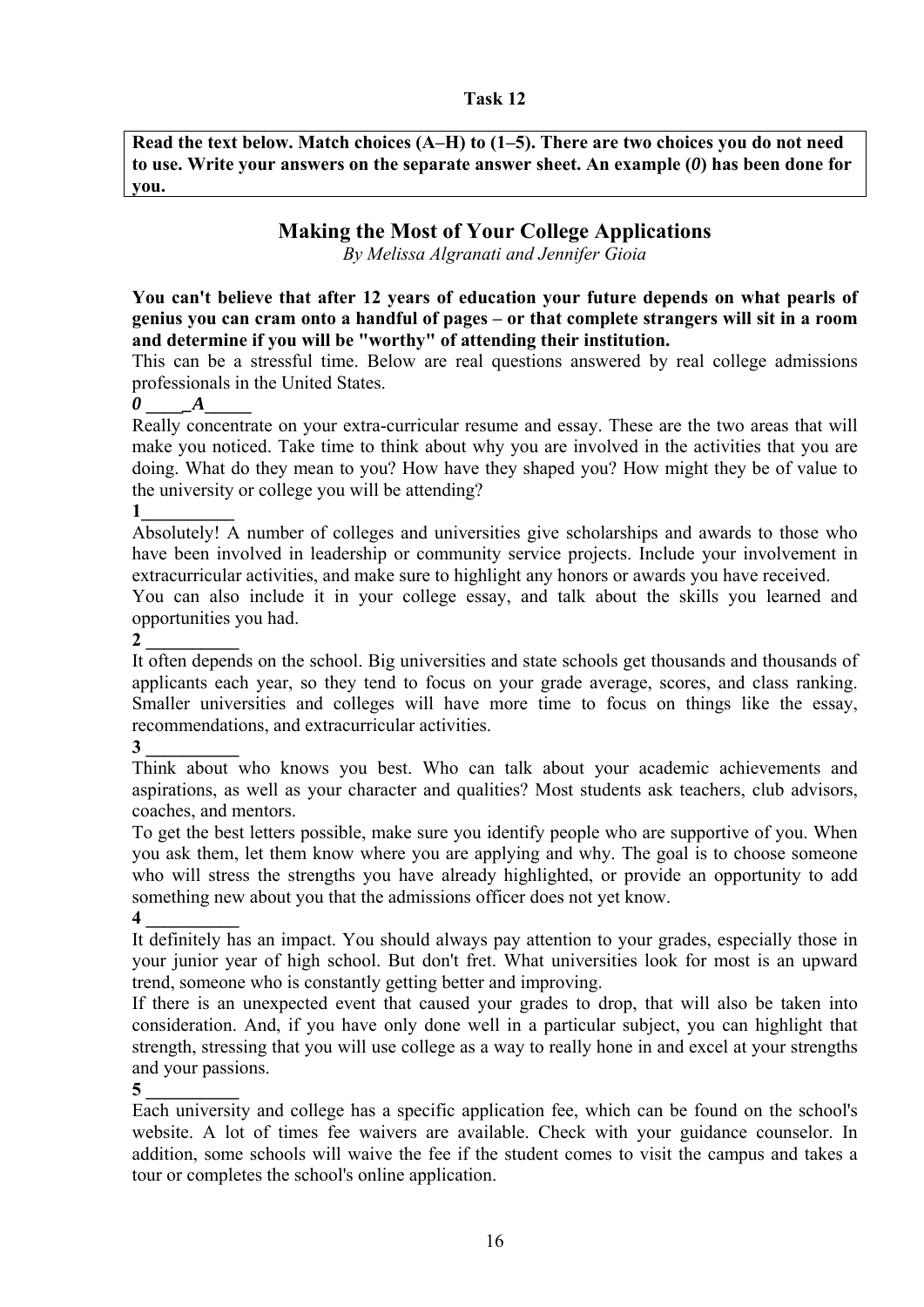## *A How do I create a power-packed application that stands out from all the other applications?*

- **B** My grades haven't been consistent throughout high school. Is that a problem?
- **C** What do colleges look for most? Grades, extracurricular activities, volunteerism, or something else?
- **D** Where can I note any special needs or disability on my application?
- **E** How much do I have to pay for my study once if I am enrolled?
- **F** Lots of the colleges I am applying to ask for recommendations. Who should I ask?
- **G** How much do application fees cost? What if I can't afford to pay them?
- **H** Is my out-of-school activity something noteworthy to put down on the paperwork?

### **Task 13**

**Read the text below. For (1–5) choose T if the statement is true ACCORDING TO the text, F if it is false. Write your answers on the separate answer sheet. An example (***0***) has been done for you.** 

# **"Swans Swim past My Bedroom Window"**

*Danielle Walker, 13, from Derbyshire* 

"Four years ago, I lived in a regular house in Nottinghamshire with Mum, Dad and little sister, Nicole, 8. But my dad had always been really into boats, and one day he came home and announced we were all going to live on one.

"The boat is like the TARDIS – it's loads bigger on the inside than it looks from the outside. It's as long as two double-decker buses and six foot, six inches high. Because of the big windows, it feels airy and light inside – and the only way you'd know you were on water is a gentle bobbing feeling, which I don't even notice any more.

"I share my bedroom with Nicole. It's small. My only bit of personal space is a desk with my computer on it so I can keep in touch with mates on MSN. I have to keep my stuff super-tidy, and not having any space definitely makes me think twice about buying things I don't really need.

"But it's worth it. I love living so close to nature. When I look out of my window I can see water and the other boats in the marina – there are always swans and fish swimming past. In the winter it's warm and cosy, and in the summer, when we sail away on our holidays, I don't even need to pack. We just untie the rope and float away…"

#### *0 Danielle has been living on a boat-house for four years. (T)*

- **1** All of the family always wanted to live on a boat. ( )
- **2** The boat is as big and airy as the house where Danielle lived before. ( )
- **3** You can feel a slight swaying when you are on the boat. ( )
- **4** Danielle and her sister have enough space to live in. ( )
- **5** You can always see different birds close to the boat. ( )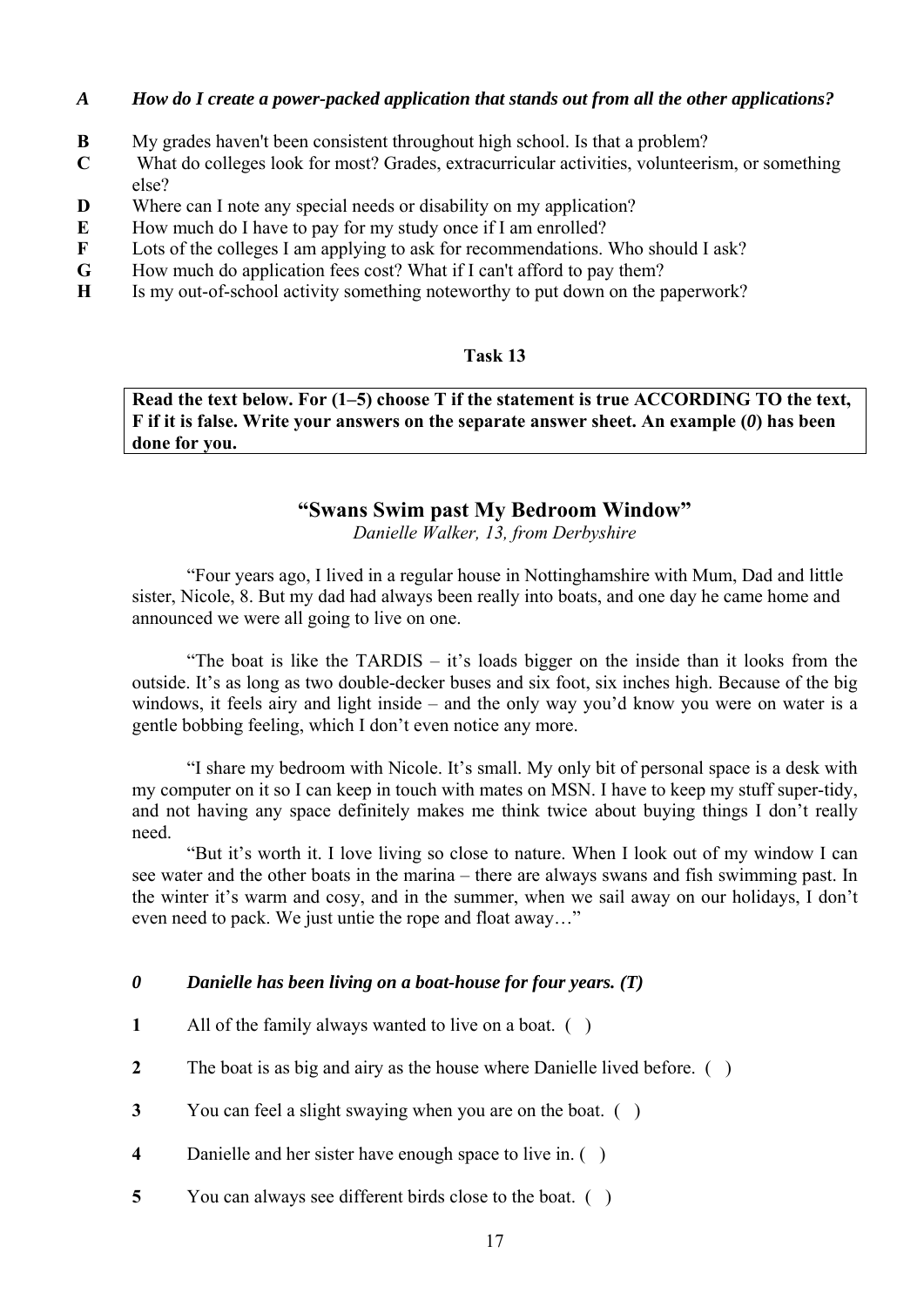**Read the text below. For (1–5) choose T if the statement is true ACCORDING TO the text, F if it is false. Write your answers on the separate answer sheet. An example (***0***) has been done for you.** 

### **The Business of Animation**

*By Sandy Brown* 

In high school math David James doodled on his notebook during class, nobody paid him much attention. While his math skills will never land him a plum job in the banking world, his drawing ability has earned him the title of Art Director in arguably the world's most prestigious animation studio.

The Glendale California 'campus' that houses Dreamwork's Animation looks more like a Mexican villa than a place of work. Fountains jet water, and the atmosphere is calm and friendly. At lunchtime employees of the studio, founded by Steven Spielberg, Jeffrey Katzenberg, and David Geffen discuss their latest project during their midday breaks. This calm scene betrays the hectic work going on inside the studio.

Feature length animation is being made here. Make no mistake about it - this is big business. Each film takes approximately three years to make at a cost of between 60 and 100 million US dollars. You've probably seen some of them. Dreamworks has produced animated films such as Antz, Shrek and The Road to El Dorado.

David says he broke into the business thanks to, "a combination of dogged refusal to take no for an answer and blind luck." But that hardly describes the thousands of hours of drawing he did to hone his current skills. After college, David packed up and drove to Hollywood, where he knew he would be able to ply his trade.

David caught the attention of creative executives at Columbia Tristar/Sony and started working in children's TV animation. Then Dreamworks came knocking. There he has worked on Road to El Dorado, Sinbad and 'Spirit' which is now in theatres.

"There is great appeal in working on feature animation," says David, "You are given time to truly get into a project. Three years to develop the design from concept through execution. You are purely working in the world of the imagination."

According to him, many young drawers hide their skills fearing that other young people will not relate to the things they do. After all, it's not like being the captain of the football team.

At Dreamworks David has found the perfect environment to use his creative talents. But the studio has its needs, as well. That's why David and his team meet regularly with Hollywood mogul Jeffrey Katzenberg to discuss the project and its progress. "Jeffrey is a consummate professional and does an excellent job of balancing the needs of the studio while giving animators the creative license they need to produce great work."

To young artists and aspiring animators David says, "There is opportunity cost to everything. Even if you are genius be prepared to work for twenty years to make people realize it."

#### *0 David James did not pay much attention during math classes. (T)*

- **1** The work atmosphere inside the studio is calm and relaxed. ( )
- **2** David worked hard to perfect his professional skills and got an offer from Dreamworks. ()
- **3** According to David the profession of an animation drawer is not popular among young people. ( )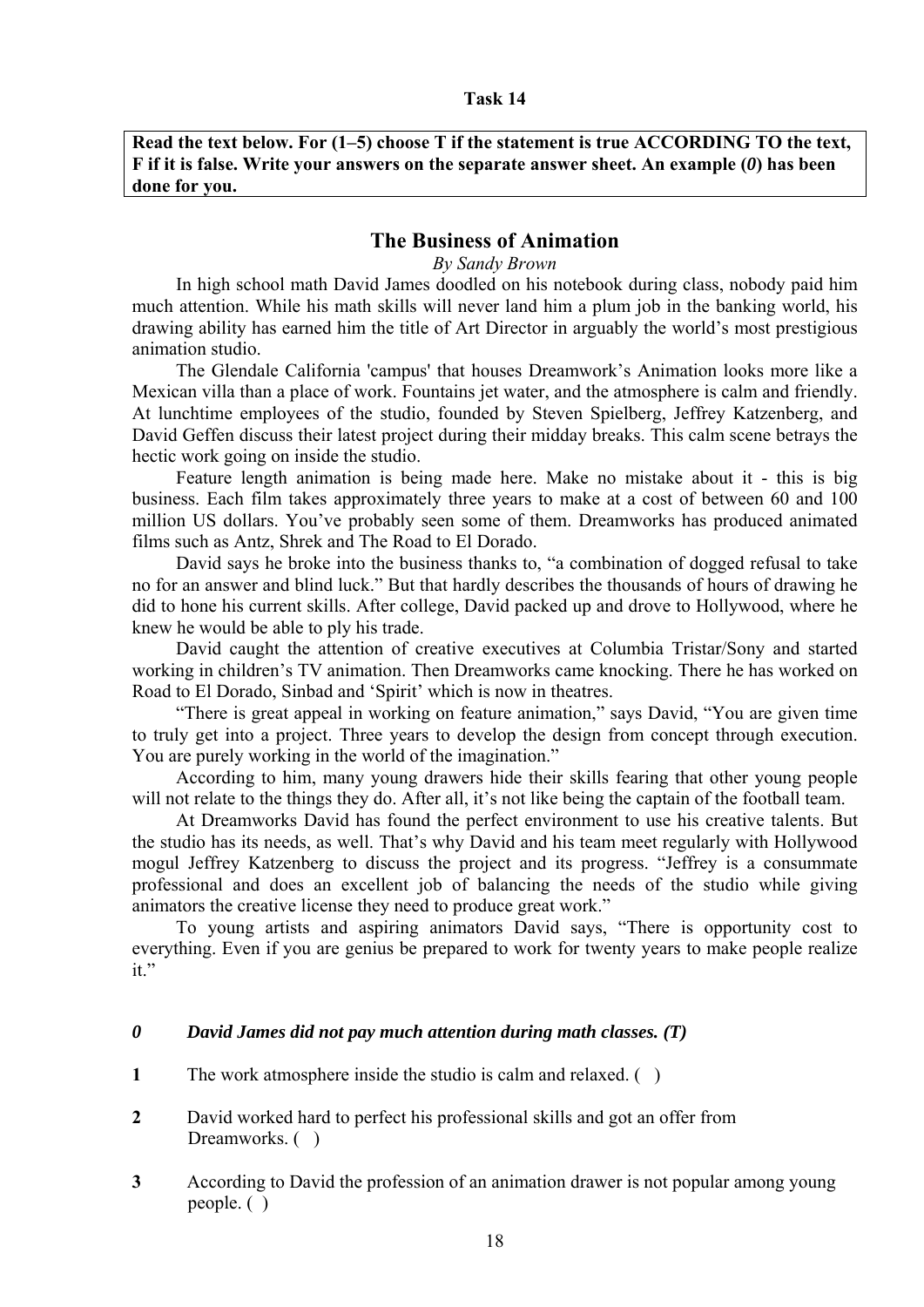- **4** David enjoys working on feature animation because it absorbs him and boosts his creativity. ( )
- **5** David is convinced that talented people have to rely on blind luck to be successful. ( )

**Read the text below. For (1–5) choose T if the statement is true ACCORDING TO the text, or F if it is false. Write your answers on the separate answer sheet. An example (***0***) has been done for you.**

# **Sailing into History**

*By Cesar G*

Imagine yourself on a boat looking out at the horizon and all you can see is the water meeting the sky with no land in sight and you are sailing straight ahead to meet the world. Jesse Martin does not have to imagine: he is living it.

On Dec. 7, 1998, at 17 years old, Jesse departed from Melbourne, Australia on his boat Lionheart to attempt to become the youngest person to sail solo and nonstop around the world. He sailed south of New Zealand, through the South Pacific, around South America, north on the Atlantic, back south past Africa, through the Indian Ocean and back to Melbourne.

Even as a young child, Jesse had been an adventurer who travelled all over Europe and Asia with his parents. Born in Munich, Germany in 1981 he moved to Australia with his family when he was only two years old. They moved close to a rainforest in Cow Bay, about 3,500 kms north of Melbourne, where they built a small house with no electricity or running water. Jesse grew up at the beach enjoying the outdoors to its fullest.

At 14, he sailed for the first time with his father and brother, Beau. It was after this trip that he began to dream about sailing around the world. But first, Jesse catamaraned from Cairns to Cape York, then he and his brother kayaked in the rivers of Papua New Guinea. From there, he went on to join a yacht crew to sail from Belize to Tahiti. These experiences kept his dream alive.

Jesse's family played an important role. "I was made to believe I could do anything," he says. Although, he says, there were others that were not so encouraging or supportive, "People that I looked up to, respected and trusted told me I couldn't. Thankfully, I trusted myself. There were people that said that the boat couldn't be ready by the time I had to leave." However, through perseverance and belief in himself he was able to do what many told him was impossible.

On Oct. 31, 1999, more than 10 months after he set sail, Jesse Martin went down in history as the youngest person to sail around the world solo, nonstop and unassisted.

Jesse remained on dry land only long enough to document his voyage in a book called Lionheart: A Journey of the Human Spirit, and to plan his next adventure. He is now off on what has been named "The Journey of Kijana," a two year around the world excursion crewed by five young people.

At one point on his solo trip, as Jesse overcame the obstacles that faced him, he says, "I started thinking not of what I could do after this trip, but more like what couldn't I do! Yeeeehaaaaaa!!!"

## **0** *Jesse Martin began his travelling when he was a little child. (T)*

**1** Jesse had lived in Munich, the city he was born, until he was 14 years old. ( )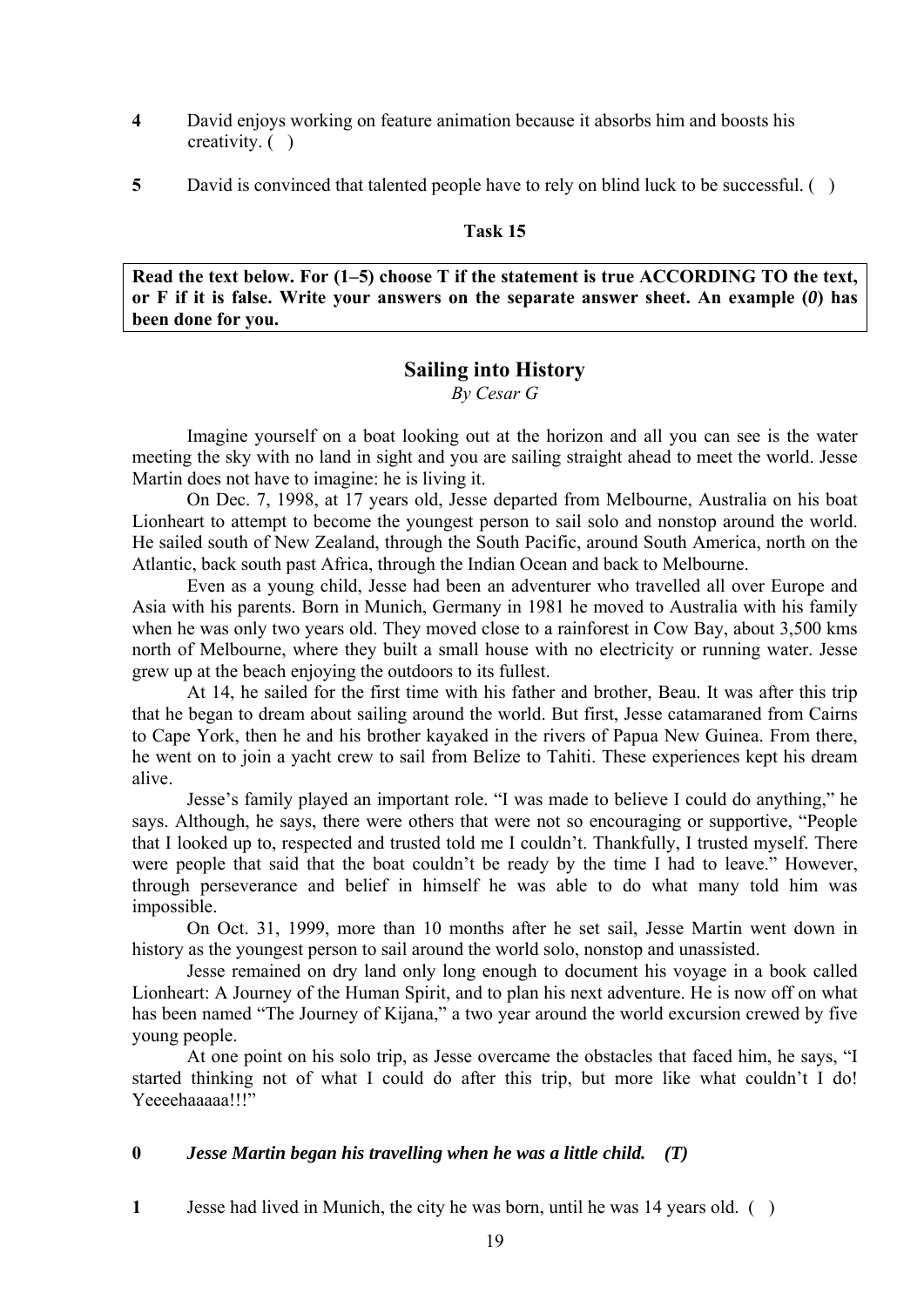- **2** The boy had already been a skilled sailor when he began his round-the-world voyage. ( )
- **3** Jesse's brother Beau didn't approve of his idea about an unassisted world tour. ( )
- **4** Jesse Martin dreamt of becoming famous and getting world-wide recognition. ( )
- **5** Jesse's dream had come true because of his self-confidence and purposefulness. ( )

#### **Read the text below. Complete the text with the correct forms of the words in brackets (1– 12). Write your answers on the separate answer sheet. An example (***0***) has been done for you.**

### **A great place to visit all four seasons**

In Norway, each season has *(0) \_\_\_\_its\_\_\_\_* (it) own special features and charm. The contrasts are great and the scenery is ever-changing, year round. If you (1) think) that Norway was a country only really suitable for summer holidays, then you are mistaken. The Norwegians are just as active in the winter. In winter they swap their **(2)** \_\_\_\_\_\_\_\_\_\_\_\_\_\_ (to hike) boots for skis, their swimming costumes for classic knickerbockers. Did you see the broadcasts from the Winter Olympic Games in Lillehammer? Never before have so many people sat glued to (3) (they) TV screens as during those two weeks in February 1994. Never before has such a successful winter Olympics been staged, and Norway was once and for all placed on the map as **(4)** \_\_\_\_\_\_\_\_\_\_\_\_\_\_ (a, the) great winter nation.

Norway is a paradise for all (5)  $(hat)$  who enjoy messing about in the snow in winter. Ski enthusiasts from all over Europe flock here. You can go skiing on the Olympic facilities in Lillehammer, where Alberto Tomba and Vegard Ulvang

**(6)** \_\_\_\_\_\_\_\_\_\_\_\_\_\_ (to cheer) on by tens of thousands of spectators.

Whichever style of (7) (to ski) you prefer - slalom, cross-country, snowboarding, freestyle or telemark - you can do it here. One thing we don't recommend, however, is ski jumping at Holmenkollen. Holmenkollen is the ski jump which

**(8)** \_\_\_\_\_\_\_\_\_\_\_\_\_\_ (Norwegian) consider to be the Mecca of the sport of skiing.

But before the white winter sets in, the autumn colours adorn the mountains and valleys of Norway. The scenery bursts into an explosion of (9)  $(red)$ , yellows and oranges. A walk in the mountains is like an adventure in colour. A good thing to do is to take a rucksack and try your luck at fishing in the numerous ponds and lakes. If you are lucky, you may come across a piece of marshland **(10)** (to cover) with golden cloudberries, and you will find blueberries in the forests which taste wonderful with pancakes.

In spring the snow begins to retreat and the flora and fauna awaken. The rivers and waterfalls become gushing (11)  $\qquad (a \text{torrent})$  which carry the melting snow from the mountains down to the fjords and out to the ocean. The sight of the fruit trees in blossom brightens up the fjords and valleys after the long winter. Norwegians start looking forward to 17 May, the **(12)** \_\_\_\_\_\_\_\_\_\_\_\_\_\_ (a country) national day.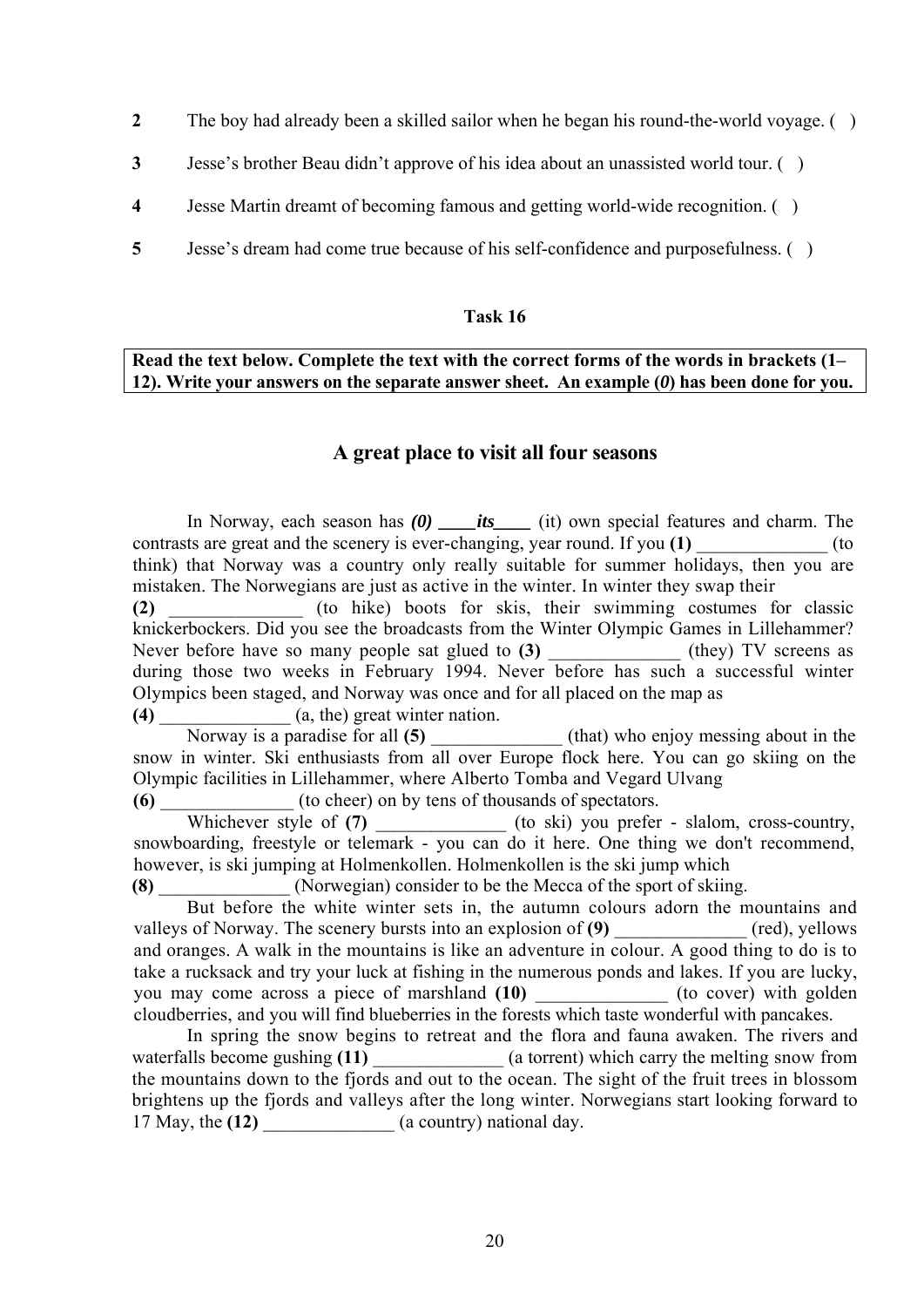**Read the text below. Complete the text with the correct forms of the words in brackets (1– 12). Write your answers on the separate answer sheet. An example** *(0)* **has been done for you.**

# **Double festivals mean double fun**

*Jennifer Busch Staff Writer* 

There seemed to be a lot of worry *(0) surrounding* (surround) the Northville Fire and Ice Festival this year.

Shop owners throughout the downtown area worried about competing with the Plymouth International Ice Festival, **(1)** (take) place on the same weekend. Although most seemed reluctant to place blame, few felt that competing with the (2) (large), more established festival was a wise idea, and suggested that it might be easier to find some other kind of attraction **(3)** (stir) up sluggish winter sales and lure those elusive winter dollars into circulation.

Hindsight being what it is, the festival was a characteristic success, business owners saying that crowds seemed even **(4)**  $\frac{1}{(5)}$  (big) than last year, when temperatures hit a freakish 50 degrees and ice sculptures  $\frac{1}{(5)}$  (melt) into unrecognizable stubs by midday. 50 degrees and ice sculptures **(5)** \_\_\_\_\_\_\_\_\_\_ (melt) into unrecognizable stubs by midday. It just goes to show you, shoppers like variety, especially close to home.

In fact, most of the people I ended up talking with at the festival, while wolfing down chili samples under the guise of journalistic veracity, said that they (6) (plan) to go to both festivals, as kind of a winter festival extravaganza. The out of town patrons seemed to figure that if they were going to go gape at ice in one city, why not another? Northville residents felt that (7) (the/these/a/an) Plymouth show wasn't even that similar to their own event, and made it part of their agenda only after they'd patronized their own show.

Business owners **(8)** (be) correct in assuming, however, that when scheduling festivals on the same weekend, cities are bound to be competing for some of the same dollars, but what's wrong with that? Shoppers love variety, especially in the winter, when there is little else to do but hole up in your living room and pray for the writers strike to end so you can view some new (9)  $\qquad \qquad$  (episode) of 'The Office' already.

Downtown hoopla of any kind is a wonderful distraction from this type of seasonal malaise, and I think it's likely that running events concurrently would spread that spending  $fallout even (10)$   $(far)$ .

Imagine if the Northville founding fathers had scratched their heads at city plans and said, "Well, there's already a settlement in Plymouth. Why don't we just **(11)** \_\_\_\_\_\_\_\_\_\_\_ (park) our wagons there?" Not only would that not have been very business savvy, it wouldn't have been very American, either.

Remember that there (12) (be) a time, 20-odd years ago, when the Plymouth International Ice Festival was nothing more than a couple of big blocks of ice and some forwardthinking marketing moxie.

Northville already has its niche, and it's doing just fine.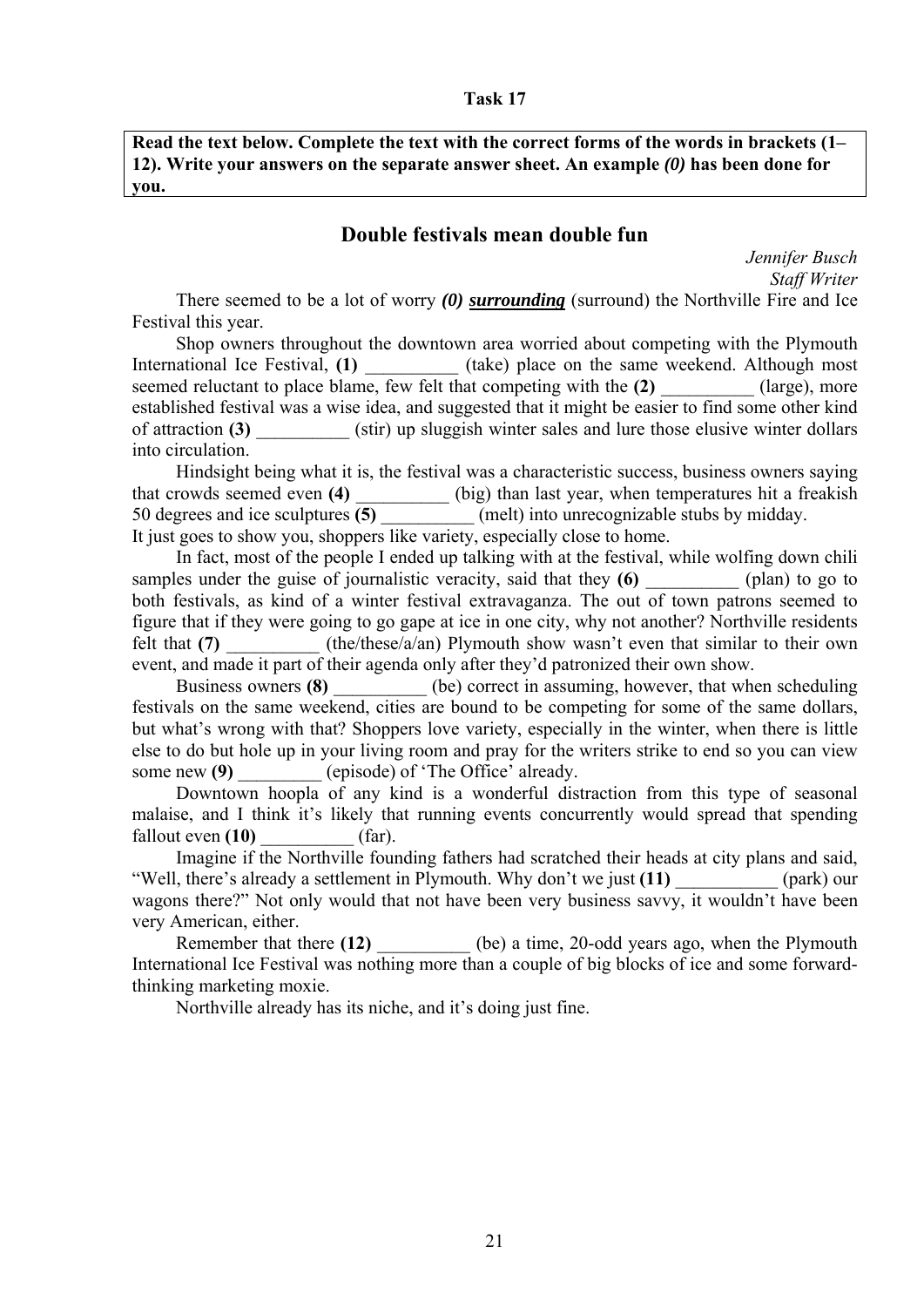**Read the text below. Complete the story with the correct forms of the words in brackets (1– 12). Write your answers on the separate answer sheet. An example** *(0)* **has been done for you.**

# **The Bermuda Triangle**

 The Bermuda Triangle, or Devil's Triangle, is the name *(0) given ( give)* to an area that has been at the centre of many unexplained disappearances. It lies between Bermuda, Miami and San Juan, Puerto Rico. Within this area of water, numerous planes and ships have mysteriously vanished.

The mystery of the Bermuda Triangle (1) (begin) in 1950. A small article appeared outlining the strange disappearances of ships and planes. The area was given the name The Devil's Sea. In a feature in 1964, Vincent Gaddis christened the area the Bermuda Triangle.

 One of the most famous disappearances occurred in 1945. Flight 19 was a squadron of five naval bombers that supposedly disappeared while they (2)  $(fly)$  over the Bermuda Triangle. The two planes that set out to rescue Flight 19 also disappeared and were never found. Naval ships such as the USS Cyclops also disappeared without a trace. A large ship

**(3)** \_\_\_\_\_\_\_\_\_\_ (carry) ore also mysteriously vanished after only three days at sea. An official statement by the US Coastguard stated that repeated search attempts were made, but no traces **(4)**  $(\text{can})$  ever be found of the missing planes or ships.

 Popularity of the Bermuda Triangle phenomenon reached a peak in 1974 with the publication of Charles Berlitz's book. The **(5)** \_\_\_\_\_\_\_\_\_\_ (author) book was called *The Bermuda Triangle*. At around the same time, a film with the same name **(6)** \_\_\_\_\_\_\_\_\_\_ (release) as well. Numerous articles and books (7) \_\_\_\_\_\_\_\_\_\_ (publish) since then to try to give scientific explanations to the mystery. Some of the explanations have been **(8)** \_\_\_\_\_\_\_\_\_ (much) than credible.

There (9) (be) a number of discrepancies in the reports of the Flight 19 disappearance. Flight 19 was reported to have been manned by (10) (experience) pilots flying in calm weather. In fact, the flight was a training exercise for students and the weather had turned stormy. The last contact with the flight stated that they were running low on fuel. The flight would no doubt have crash-landed, and no one could have survived the stormy seas of the triangle.

For all credible explanations of the disappearances, one mystery (11) (remain). None of the crashed planes were ever recovered. As a mystery, the Bermuda Triangle is one that may never **(12)** \_\_\_\_\_\_\_\_\_\_ (solve).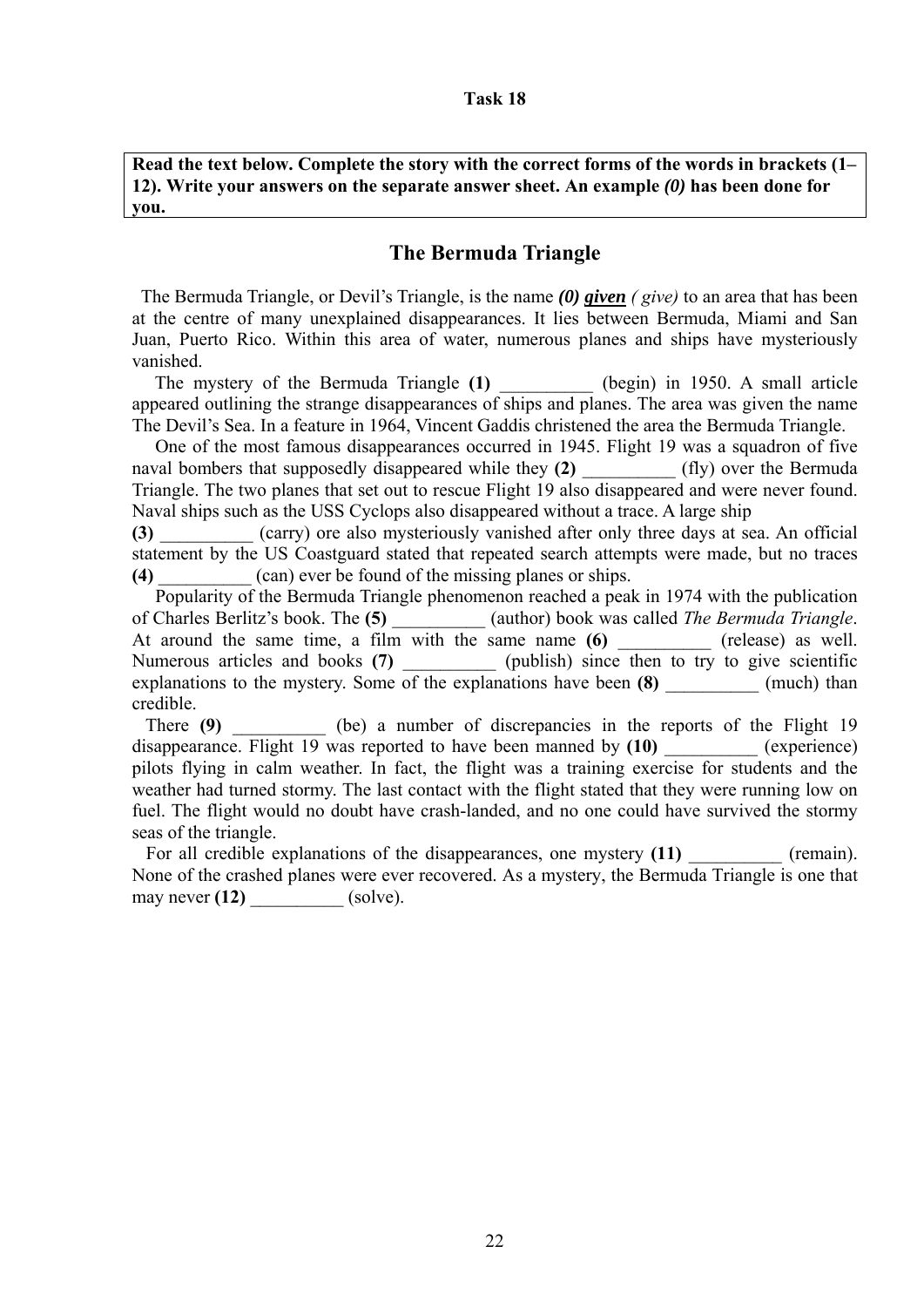You've got a letter from your British pen-friend. He/she writes you that he/she likes to dress well. He/she tries to buy his/her clothes at famous fashion designers' shops. But it is very expensive and his/her parents don't want to buy such clothes for him/her. Write a letter to your friend in which you:

- express your opinion about present-day fashions
- write what clothes you usually prefer to wear
- where you usually buy clothes and who helps you to do the shopping
- give advice to your friend what he/she should do in his/her situation

Write a letter of at least 100 words. Do not write any dates and addresses.

## **Task 20**

Last year you and your family celebrated the New Year with your friends in their small country house not far from your place. Write a letter to your British pen-friend about this celebration. Don't forget to mention

- how you got to the country house
- what the weather was like on New Year's Eve
- what special dishes you had for the holiday dinner
- how you spent the time and what gifts you prepared for your family and friends.

Write an informal letter of at least 100 words. Do not write any dates and addresses.

#### **Task 21**

You've received a letter from your English pen-friend. He/she wrote that he/she had problems with the study of French at school and thought that French lessons were tiresome and not interesting. He/she likes Maths and History better than French. Write a letter to your pen-friend in which you write

- why studying foreign languages is important
- about the foreign language lessons in your school
- about your foreign language teacher/teachers and
- advise him/her how to make the study of foreign languages easier and more interesting.

Write an informal letter of at least 100 words. Do not write any dates and addresses.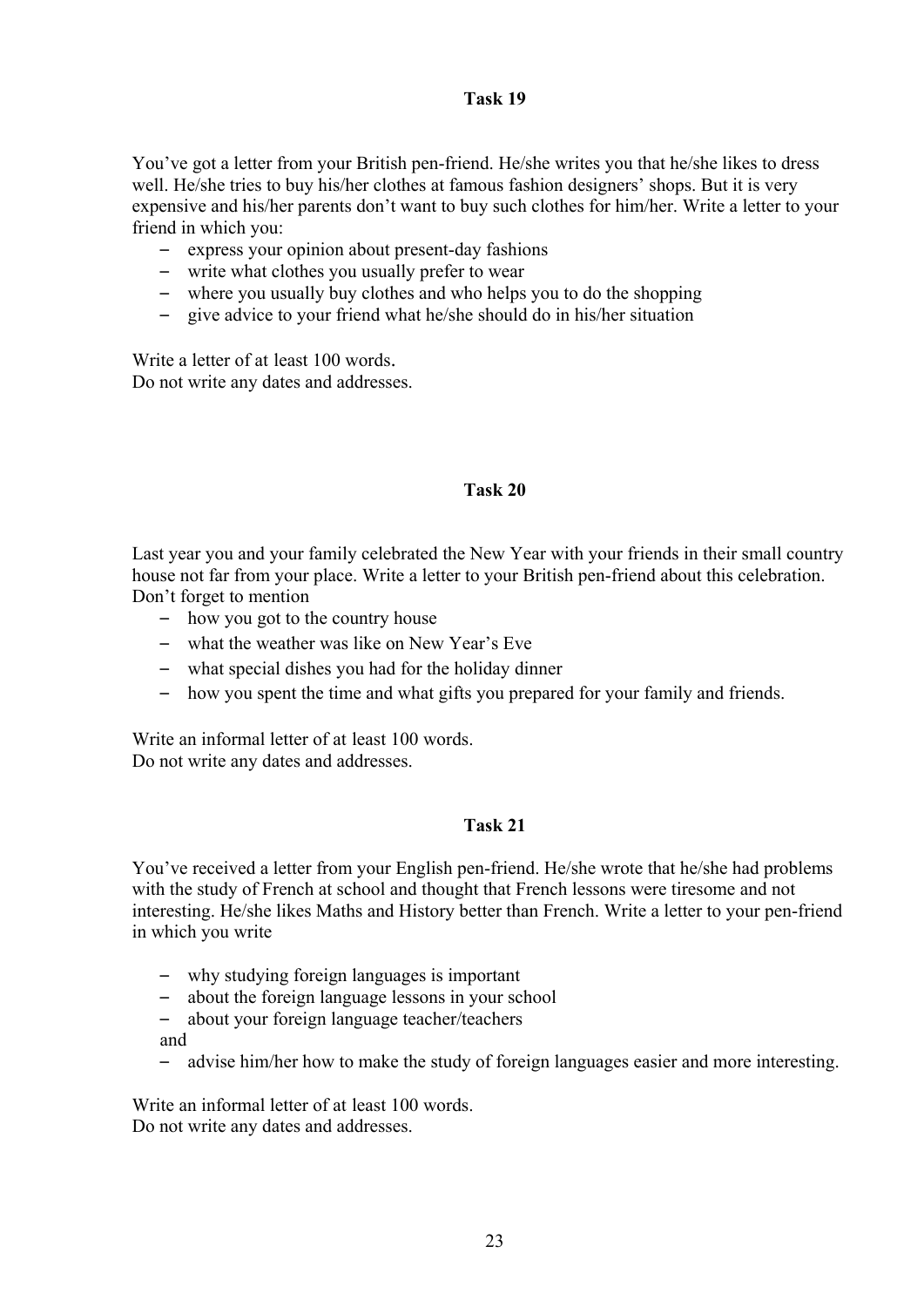## Відповіді на завдання

**Task 1:**  $0 - A$ ;  $1 - B$ ;  $2 - D$ ;  $3 - C$ ;  $4 - D$ ;  $5 - B$ **Task 2**:  $0 - A$ ;  $1 - A$ ;  $2 - D$ ;  $3 - C$ ;  $4 - B$ ;  $5 - A$ **Task 3**:  $0 - A$ ;  $1 - A$ ;  $2 - D$ ;  $3 - B$ ;  $4 - C$ ;  $5 - C$ **Task 4**:  $0 - A$ ;  $1 - A$ ;  $2 - C$ ;  $3 - B$ ;  $4 - A$ ;  $5 - D$ ;  $6 - B$ ;  $7 - C$ ;  $8 - A$ ;  $9 - B$ ;  $10 - B$ ;  $11 - D$ ;  $12 - C$ **Task 5**:  $0 - A$ ;  $1 - C$ ;  $2 - C$ ;  $3 - D$ ;  $4 - B$ ;  $5 - A$ ;  $6 - C$ ;  $7 - B$ ;  $8 - C$ ;  $9 - B$ ;  $10 - A$ ;  $11 - A$ ; 12 - D **Task 6**:  $0 - A$ ;  $1 - B$ ;  $2 - D$ ;  $3 - A$ ;  $4 - A$ ;  $5 - C$ ;  $6 - D$ ;  $7 - B$ ;  $8 - A$ ;  $9 - B$ ;  $10 - C$ ;  $11 - D$ ;  $12 - B$ **Task 7**:  $0 - A$ ;  $1 - B$ ;  $2 - H$ ;  $3 - E$ ;  $4 - G$ ;  $5 - F$ **Task 8**:  $0 - A$ ;  $1 - E$ ;  $2 - C$ ;  $3 - B$ ;  $4 - D$ ;  $5 - G$ **Task 9**:  $0 - A$ ;  $1 - G$ ;  $2 - B$ ;  $3 - F$ ;  $4 - D$ ;  $5 - C$ **Task 10**:  $0 - A$ ;  $1 - H$ ;  $2 - D$ ;  $3 - B$ ;  $4 - F$ ;  $5 - G$ **Task 11**:  $0 - A$ ;  $1 - D$ ;  $2 - H$ ;  $3 - E$ ;  $4 - B$ ;  $5 - G$ **Task 12**:  $0 - A$ ;  $1 - H$ ;  $2 - C$ ;  $3 - F$ ;  $4 - B$ ;  $5 - G$ **Task 13**:  $0 - T$ ;  $1 - F$ ;  $2 - F$ ;  $3 - T$ ;  $4 - F$ ;  $5 - F$ **Task 14**:  $0 - T$ ;  $1 - F$ ;  $2 - T$ ;  $3 - T$ ;  $4 - T$ ;  $5 - F$ **Task 15**:  $0 - T$ ;  $1 - F$ ;  $2 - T$ ;  $3 - F$ ;  $4 - F$ ;  $5 - T$ **Task 16**:  $0 -$  its; 1– thought; 2 –hiking; 3– their; 4– a; 5 – those; 6– were cheered; 7– skiing; 8– Norwegians; 9– reds; 10 – covered; 11 – torrents; 12 – country's. **Task 17**:  $0$  – surrounding;  $1$  – taking;  $2$  – larger;  $3$  - to stir;  $4$  – bigger;  $5$  – melted;  $6$  - were panning/ had planned/had been planning; 7 – the; 8 - are; were; 9 – episodes; 10 – farther/further;  $11 - \text{park}$ ;  $12 - \text{was}$ . **Task 18**:  $0 -$  given;  $1 -$  began;  $2 -$  were flying;  $3 -$  carrying;  $4 -$  could;  $5 -$  author's;  $6 -$  was

 released; 7 - have been published ; 8 – more; 9 - are/were; 10 – experienced; 11 - remains/remained; 12 - be solved.

# Критерії оцінювання письмового висловлення (завдання 19, 20, 21) з англійської мови

#### **Змістове наповнення**

Опрацювання умов, зазначених у ситуації (4 умови)

## **4 тестових бали**

Комунікативний намір письмового висловлення реалізовано **повністю - усі умови, зазначені в ситуації, опрацьовані.** 

#### **3 тестових бали**

Комунікативний намір письмового висловлення реалізовано **в цілому**. Опрацьовано **три умови**, зазначені в ситуації.

#### **2 тестових бали**

Комунікативний намір письмового висловлення реалізовано **частково**. Опрацьовано **дві умови**, зазначені в ситуації.

#### **1 тестовий бал**

**Досягнення комунікативної мети розглядається як спроба.** Опрацьовано **лише одну умову** із зазначених у ситуації, інші умови лише згадані або всі умови висвітлені поверхово.

#### **0 тестових балів**

Письмове висловлення не відповідає умовам, зазначеним у ситуації (жодна з умов не опрацьована).

Комунікативний намір письмового висловлювання **не реалізовано**.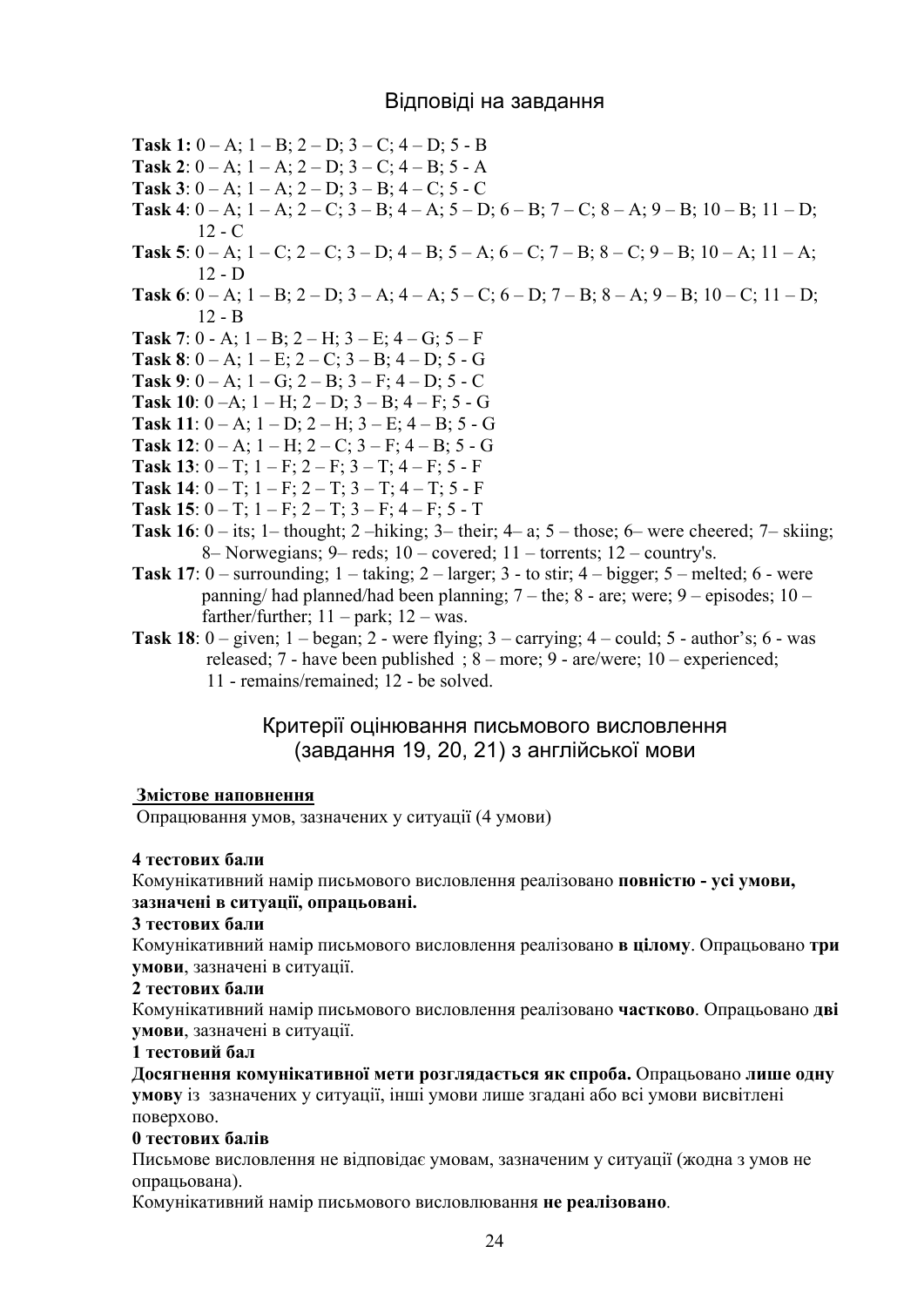### **Структура тексту та зв'язність**

- Логічність і послідовність викладу.

- Зв'язність, наявність з'єднувальних елементів у тексті;

- Відповідність письмового висловлення заданому формату (твір, лист (особистий,

діловий), оголошення, записка тощо).

- Поділ тексту на абзаци.

### **4 тестових бали**

Письмове висловлення побудовано логічно й послідовно, робота структурована за абзацами, з'єднувальні елементи (сполучники сурядності *and, but* та підрядності *because, so, if, when, that, that is why* тощо, а також слова-зв'язки *which, that, who* та інші) наявні. Стиль висловлення, ознаки відповідно до формату тексту (звернення, кінцівка тощо) **повністю** відповідають меті написання.

### **3 тестових бали**

Письмове висловлення побудовано логічно й послідовно, робота повністю або частково структурована за абзацами, з'єднувальні елементи (сполучники сурядності *and, but* та підрядності *because, so, if, when, that, that is why* тощо, а також слова-зв'язки *which, that, who* та інші) наявні.

Стиль висловлення, ознаки відповідно до формату тексту (звернення, кінцівка тощо) **в цілому** відповідають меті написання, наявні незначні порушення.

### **2 тестових бали**

Логічність і послідовність викладу порушено. З'єднувальні елементи (сполучники сурядності *and, but* та підрядності *because, so, if, when, that, that is why* тощо, а також слова-зв'язки *which, that, who* та інші) наявні **частково**.

Робота **частково** структурована за абзацами або не структурована.

Стиль висловлення, ознаки відповідно до формату тексту (звернення, кінцівка тощо) **частково** відповідають меті написання, наявні порушення.

#### **1 тестовий бал**

Логічність і послідовність викладу **суттєво** порушено. З'єднувальні елементи (сполучники сурядності *and, but* та підрядності *because, so, if, when, that, that is why* тощо, а також слова-зв'язки *which, that, who* та інші) наявні частково або відсутні.

## Робота **не структурована** за абзацами.

Стиль висловлення, ознаки відповідно до формату тексту **суттєво порушено.**

#### **0 тестових балів**

Робота складається з набору речень.

Логіка викладу відсутня. Робота **не структурована** за абзацами.

Ознаки відповідно до формату тексту (звернення, кінцівка тощо) **не відповідають** меті написання висловлення або **відсутні**.

#### **Використання лексики**

**-** Лексична наповнюваність.

- Володіння лексичним матеріалом.

#### **4 тестових бали**

Використаний широкий спектр лексичних одиниць . Лексичний матеріал вжито адекватно. **3 тестових бали**

Використаний достатній словниковий запас. Можлива наявність кількох лексичних помилок, які не впливають на адекватність сприйняття тексту.

#### **2 тестових бали**

Недостатній словниковий запас. Наявні лексичні помилки, що заважають адекватному сприйняттю окремих висловлювань (речень).